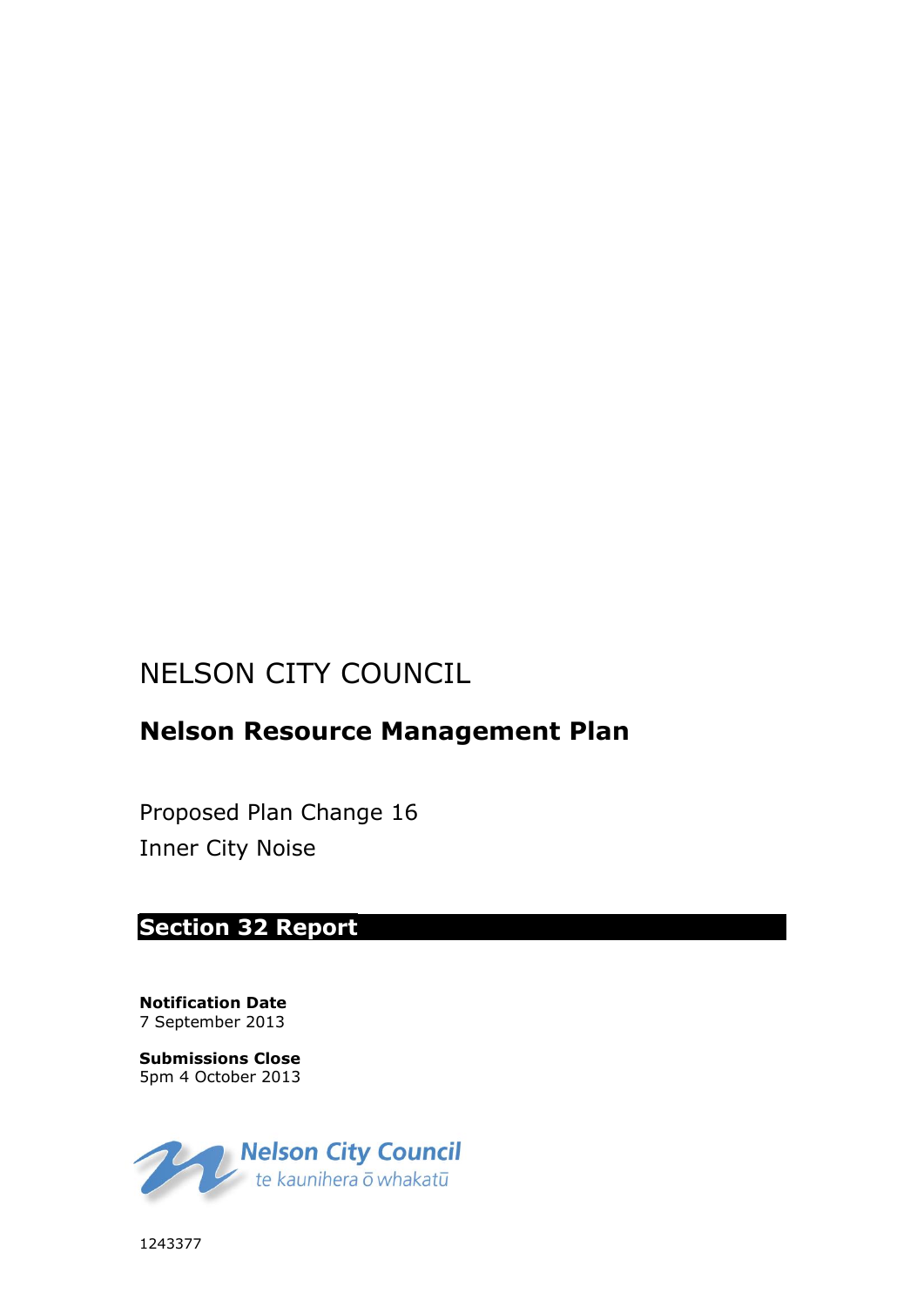### **1.0 Introduction**

### **1.1 Purpose of report**

Section 32 of the Resource Management Act 1991 (RMA) requires Council to consider alternatives and assess the benefits and costs of adopting any objective, policy, rule or method in a Plan or Policy Statement prepared under the RMA. Before publicly notifying a proposed Plan or Plan Change, the Council is required to prepare a Section 32 report summarising these considerations.

The purpose of this report is to fulfil these Section 32 requirements for proposed Plan Change 16 (Inner City Noise).

### **1.2 Steps followed in undertaking the Section 32 evaluations**

The 7 broad steps which this section 32 evaluation follow are:

- 1. identifying the resource management issue;
- 2. evaluating the extent to which any objective is the most appropriate way to achieve the purpose of the RMA;
- 3. identifying alternative policies and methods of achieving the objective;
- 4. assessing the effectiveness of alternative policies and methods;
- 5. assessing the benefits and costs of the proposed and alternative policies, rules, or other methods;
- 6. examining the risk of acting or not acting if there is uncertain or insufficient information about the subject matter of the policies, rules, or other methods; and
- 7. deciding which method or methods are the most appropriate given their likely effectiveness and their likely costs, relative to the benefit that would likely be delivered.

### **1.3 Plan Change Vision**

A vibrant night life and encouraging more people to live in our CBD both play an important part in keeping our young and young at heart living in and visiting our city. However some inner city attractions and activities can be noisy and some inner city dwellings were designed for quieter environments. People choosing to live in the CBD are much more likely to use the city and its restaurants, bars and clubs as their playground but they need to recognise that living in the CBD is likely to be noisier than living in the suburbs. There is much that the providers of inner city dwellings and the providers of entertainment can do to create a "liveable" inner city environment. If this is to happen we all need to take responsibility for managing noise; Council seeks to strike a balance between those who make the noise and those on the receiving end. We want to improve how noise is managed by supporting entertainment-makers, patrons and residents to make this city a great place to live, work and play.

### **2.0 Resource Management issues**

### **2.1 Resource Management issue being addressed**

An issue is an existing or potential problem that must be resolved to promote the purpose of the RMA. The RMA does not require the identification or analysis of issues within Section 32 evaluations. Notwithstanding this it will be helpful to users to understand the basis and origin of the issue as this provides a context for the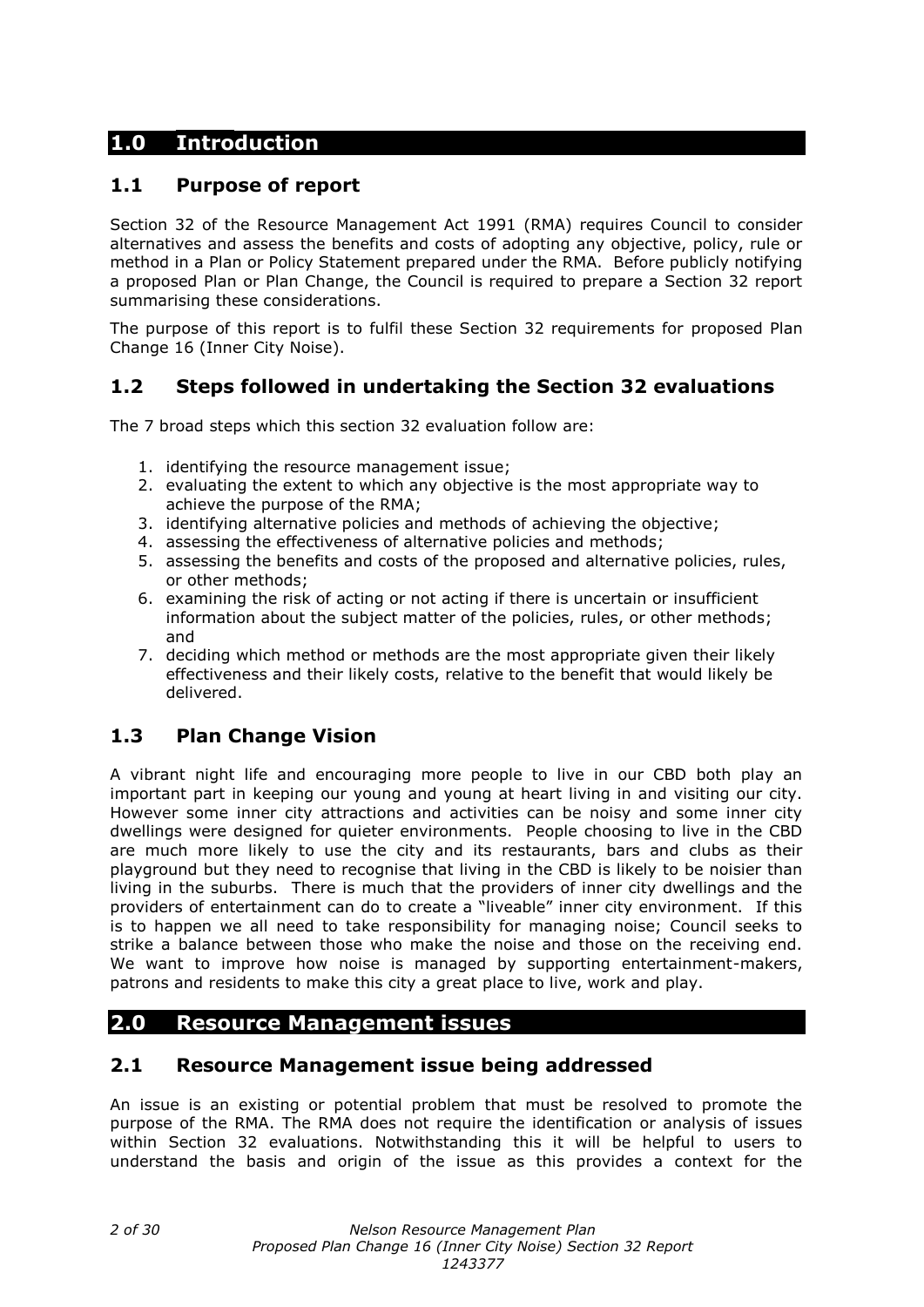evaluations of the objectives and policies that follow. The relevant identified resource management issues in Chapter 4 of the Plan are:

RI14 Amenity Values, and

RI15 Adverse Environmental Effects of Activities:

*RI15.1.iii: Loss of opportunities to use or enjoy resources and values as a result of adjacent land use or activities.*

*RI15.1.iv: Risk to public health, safety, and amenity values associated with traffic, aircraft and vessel movement, noise, and other contaminant discharges.*

### **2.2 Background and description of issues**

The issues relating to noise in the inner city, particularly at night time, has been the subject of complaint through the years. The complaints have primarily been from occupiers of residential dwellings in both the surrounding Residential Zone and within the Inner City Zone. These complaints are made due to the impact of noise on the amenity levels that people expect to receive in their living (and particularly sleeping) environments. This lowering of amenity levels in some cases can result in health effects due to ongoing disruption to sleep.

In relation to this issue, monitoring of noise levels has been carried out at various locations in the city centre and surrounding areas in March and April 2009. Noise levels have also been measured periodically over a number of years and have regularly been carried out for the purposes of enforcement. These periods of monitoring and recording noise levels have shown that at times noise levels exceed those specified in the operative Nelson Resource Management Plan.

The noise issue also relates to enforcement of the current operative noise rules, with particular reference to rule ICr.42 'Noise'. This requires noise to be measured *'...at, or as close as practicable to, the boundary of any site…*' and for specified levels not to be exceeded. Experience shows that this is difficult to monitor and enforce due to contamination from adjacent noise sources and from the high ambient noise levels on the street. Ultimately Nelson City Council enforcement officers were relying on enforcing compliance with rule ICr.43 'Noise – At residential boundary'. This rule sets limits for the noise produced in the Inner City Zone but received at sites within the Residential Zone.

This approach was the subject of the Environment Court decision number C9/2006, Env C 70/05, 30 Jan 2006. The Court found that the Council should be enforcing the Plan rule at the boundary of the property emitting the noise (ICr.42) regardless of whether or not there was compliance at residentially zoned sites under rule ICr.43. As noted above rule ICr.42 is not able to be practicably enforced in many situations. This is a resource management issue due to the inability to use this method to achieve the objectives of the Plan and the purpose and principles of the RMA.

Ensuring the management of noise maintains a range of activities which enhance the vitality and vibrancy of the City Centre is also part of the resource management issue. This goal is outlined in the vision statement for this Plan Change, the Objectives and Policies for the Inner City Zone and is also set out in Council Central City Strategy 'Heart of Nelson'. In addition, and contributing to this is the desire of owners and operators of premises which produce noise to continue to do so as an integral part of their business.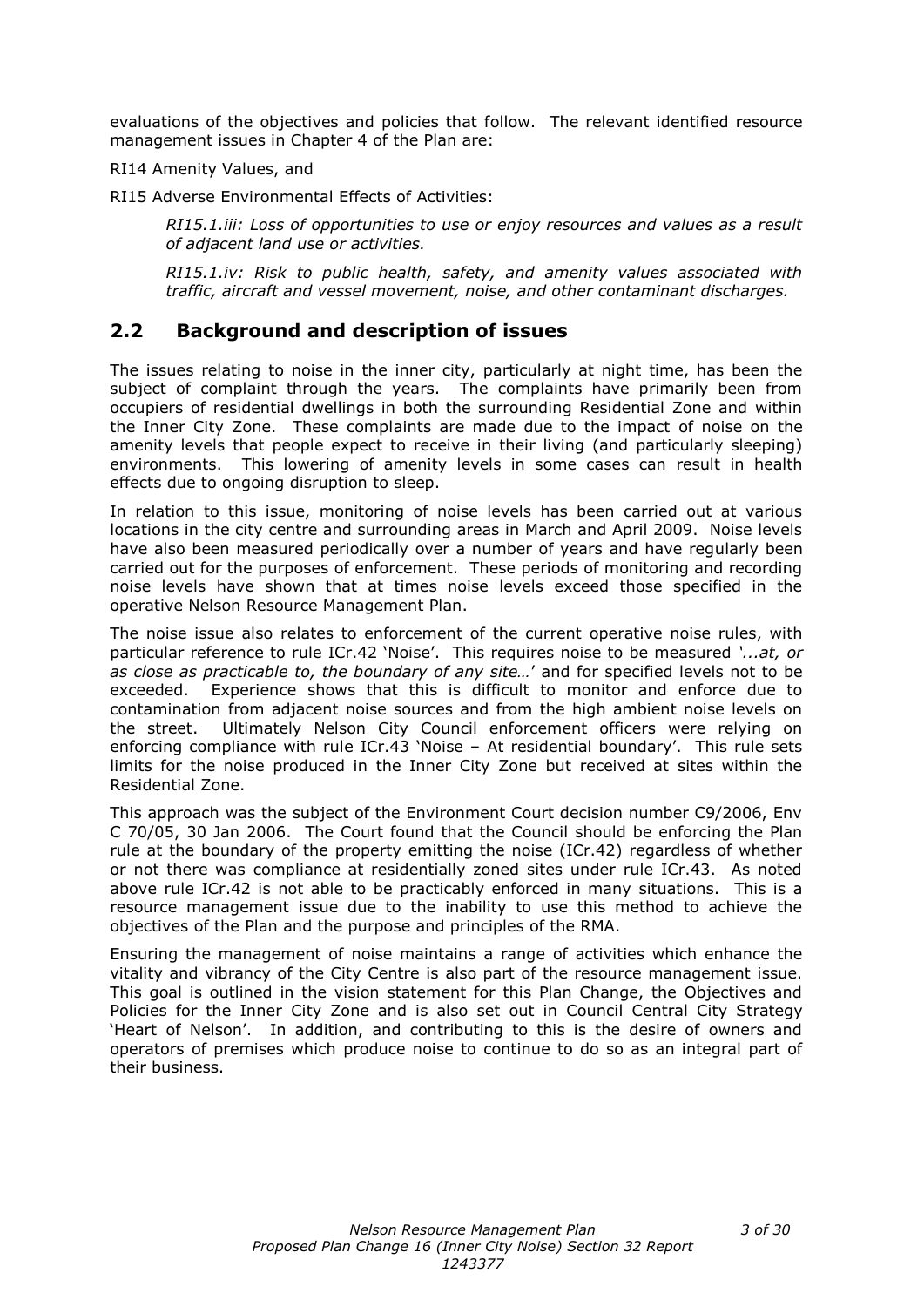### **2.3 Identification of issue(s)**



### **3.0 Current situation**

### **3.1 Nelson Resource Management Plan**

#### **3.1.1 Resource Management issues and District Wide Objectives and Policies**

In the operative Nelson Resource Management Plan framework noise production and management provisions stem from the identified resource management issues around Chapter 4 RI14 Amenity Values and RI15 Adverse Environmental Effects of Activities. These are discussed in section 2.0 Resource Management Issues above. District Wide Objective DO16.1 Management of Resources by Location and subsequent district wide policy DO16.1.1 Zones (and areas) 2, Inner City Zone which seek management of the natural and physical resources of Nelson in a way that responds to the varying resource management issues and the varying actual and potential effects of use, subdivision, development, and protection arising in different parts of the district. Specifically to the Inner City the policy states '*A City Centre which provides a strong and vibrant focus to the city, together with a City Fringe which supports and complements the City Centre'*.

#### **3.1.2 Zone specific objectives and policies**

The objectives and policies of the Inner City and Residential Zones include more specific policy direction relating to the content of this Plan Change. None of the Objectives and Policies listed below are proposed to be amended through this Plan Change however their identification and assessment against the Resource Management Act 1991 are important to set the framework for this Plan Change.

Objective RE2 'Residential Character' *An environment that is principally residential in character.*

In terms of noise travelling from the Inner City this objective is currently given effect through Inner City Zone rule ICr.43 Noise – at residential boundary. This limits the amount of Inner City noise received at a site in the Residential Zone to the same as is permitted to be received in any other area of the Residential Zone, therefore preserving the residential character.

Objective IC4 'Activities and adverse effects' *A diversity of activities which do not adversely affect the environment sought for the City Centre and City Fringe.*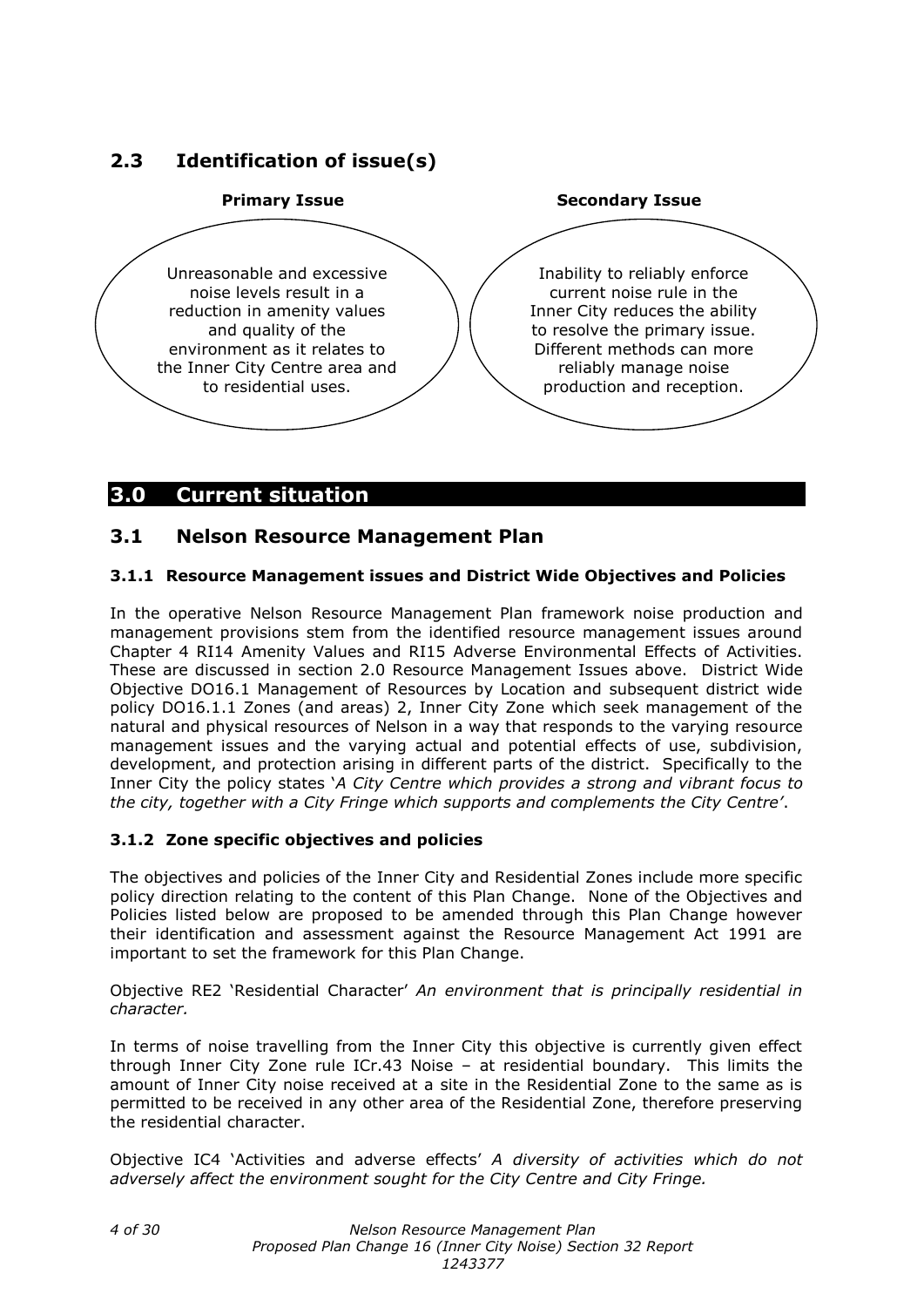Policy IC4.1 'Range of Activities' *Activities which enhance the vitality and vibrancy of the City Centre shall be encouraged.*

Policy IC4.2 'Adverse effects' *Activities should not give rise to levels of noise, smell, dust, and smoke, or traffic, landscape, aesthetic or other adverse effects which will detract from the character being sought for the City Centre and City Fringe areas.*

Policy IC4.3 'Residential Amenity' *The Inner City, and sites used for residential activity, should provide a reasonable standard of residential amenity, but recognising that the fundamental character of the area is non-residential.*

The objectives and three policies above provide the guiding direction for the environment sought in the City Centre. They also encapsulate the vision guiding this Plan Change. Some of the activities which create diversity, vibrancy and vitality also involve the production of noise. The current Plan provisions to manage noise in the Inner City have been developed under this policy direction. Also of relevance to meeting this objective is Nelson City Council's Central City Strategy – Heart of Nelson which has a stated objective '*To encourage more people to live in, or close to, the central city to support the vibrancy and economy of the City Centre*.'

Objective IC5 'Effects on neighbouring zones' *Development on the edge of the Zone which does not detract from neighbouring or nearby zones but which seeks to complement in function and design the values of the adjacent zones.*

Policy IC5.1 'Amenity of neighbouring areas' *Activities within the Inner City should not have adverse effects which significantly diminish the amenity of neighbouring areas, having regard to the character of these areas and the cumulative effects of such activities.*

Policy IC5.2 'Residential Zones' *Special regard shall be had to preventing any deterioration of the amenity of the Residential Zone as a result of expansion of activities from the Inner City Zone, or as a result of adverse effects across the zone boundary.*

The objective and two policies clearly set out the expectation that there will be no deterioration of the amenity of the Residential Zone as a result of adverse effects across the zone boundary.

#### **3.1.3 Inner City Zone Rules**

A combination of two rules in the operative Plan was intended to achieve the noise aspects of the objectives and policies set out above. The rules are ICr.42 'Noise and ICr.43 'Noise – at residential boundary'. Rule ICr.42 sets noise limits at, or as close as practicable to, the boundary of any site in the Inner City Zone. Rule ICr.43 is intended to maintain the amenity of the Residential Zone to the same level as could be experienced in any other area of the Zone (with an allowance for construction noise produced in the Inner City). The application of these rules has been discussed in Section 2 above.

The Plan also includes another rule with relevance to noise production in the Inner City Zone. This are not proposed to be amended through this Plan Change process. The rule is ICr.46 'Closing times – services to the public' which any activity within 50m of the Residential Zone boundary that is open to the public, or is a place of public assembly to be open only between 7am – 11pm Sunday to Thursday inclusive and Friday, Saturday, Sunday, Christmas Eve and New Years Eve between 7am and 1am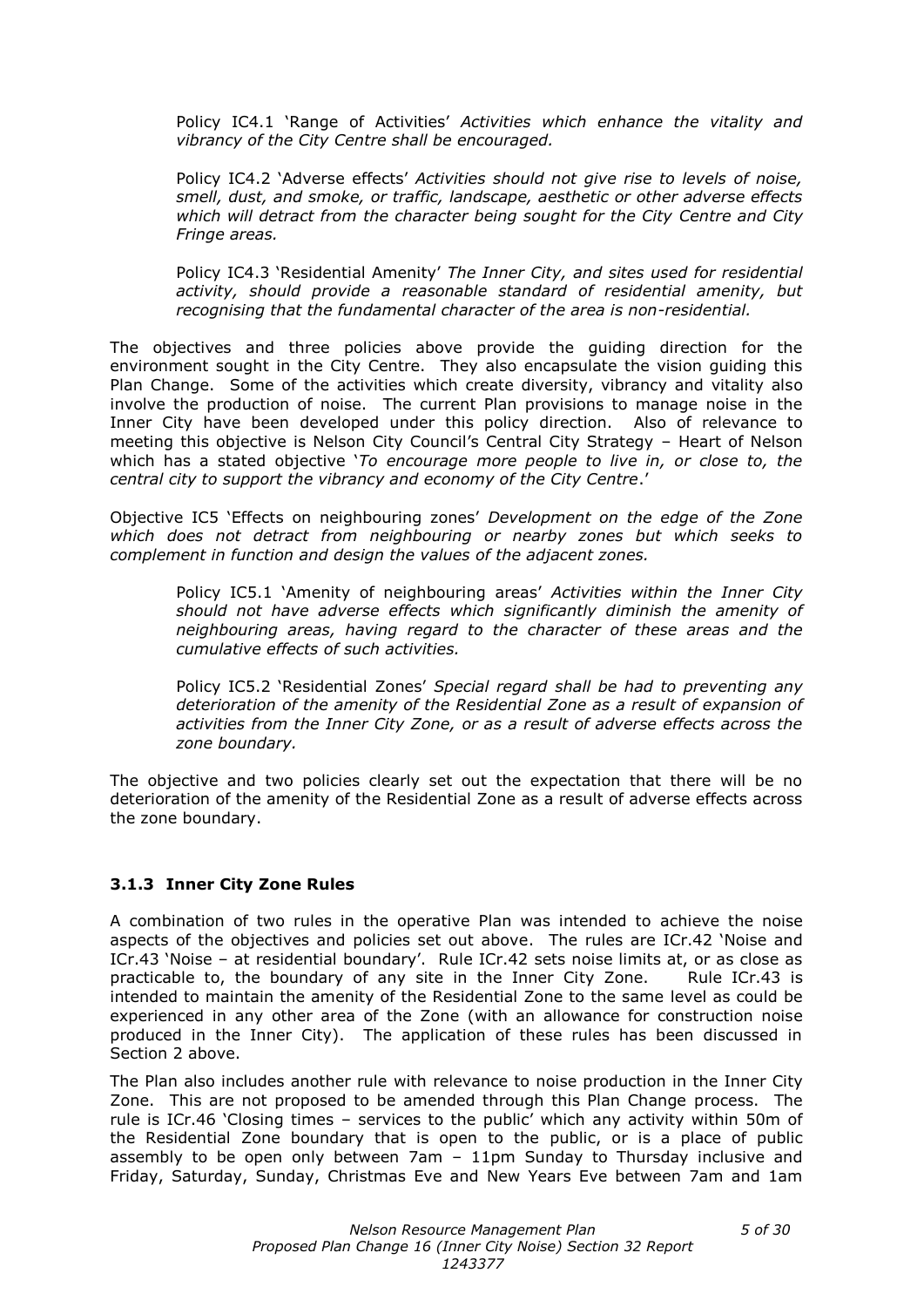the next day. Elsewhere in the zone any activity which involves the sale of liquor for consumption on the premises may be open, for the sale of liquor, daily between 7am to 3am the following day. These limitations on hours result in noise from patrons and music from premises being reduced after closing times.

#### **3.1.4 Other methods (regulatory and non-regulatory)**

Council currently utilises a number of other methods for noise management and enforcement. The provisions of the Resource Management Act 1991 relating to noise (Sec 16, 326 and 327) are used as appropriate. Council also provides advice and information through the Customer Service Centre and the Duty Planners on Inner City living, activities and noise rights and responsibilities. Also a 24 hour enforcement service is available for noise complaints and monitoring.

### **4.0 Plan Change Development and Description**

### **4.1 Council's Legal Obligations**

The Council has a responsibility under Section 31 to give effect to the Resource Management Act, and to control, amongst other things, the actual and potential effects from the use of land, the emission of noise and the mitigation of the effects of noise (section  $31(1)(d)$  of the RMA).

Proposed Plan Change 16 has been developed in recognition of the issue of the emission and effects of noise within Nelson City's Inner City Zone (and surrounding Residential Zone) whilst also providing for a vibrant and vital city centre that allows for a range of activities. This issue is expanded on in section 2.0 'Resource Management Issues'.

Due to the nature of noise, and the different needs of those producing, and receiving it, this Plan Change seeks that each party plays a role in mitigating the adverse effects generated. Proposed Plan Change 16 therefore focuses on achieving a legislative framework which balances these three aspects. Detail of the options to achieve this are outlined in Section 4.3.2.

Section 74 sets out matters to be considered by a territorial authority when preparing or changing its district plan. The development of this Plan Change has had regard to the Regional Policy Statement, in particular DA2 Noise, where the stated objective is *'An environment in which unreasonable noise is avoided, remedied or mitigated'*. The stated policy is to protect existing and proposed residents and other noise sensitive land uses from adverse effects of excessive and unreasonable noise.

No other management plans or strategies prepared under other Acts are relevant to the resource management issue and consistency with other Plans or proposed Plans of adjacent territorial authorities is not necessary. There is no overlap of issue or area of impact, either geographically or in terms of noise production and reception. The relevant iwi planning document Ngā Taonga Tuku Iho ki Whakatū Management Plan 2004 does not have a direct bearing on the relevant resource management issue. In addition iwi have been consulted on the proposal and have raised no concerns.

Section 75 (3) and (4). There are no relevant national policy statements or New Zealand Coastal Policy Statements to give effect to and the relevant aspects of the Regional Policy Statement has been discussed above. The proposed Plan Change is not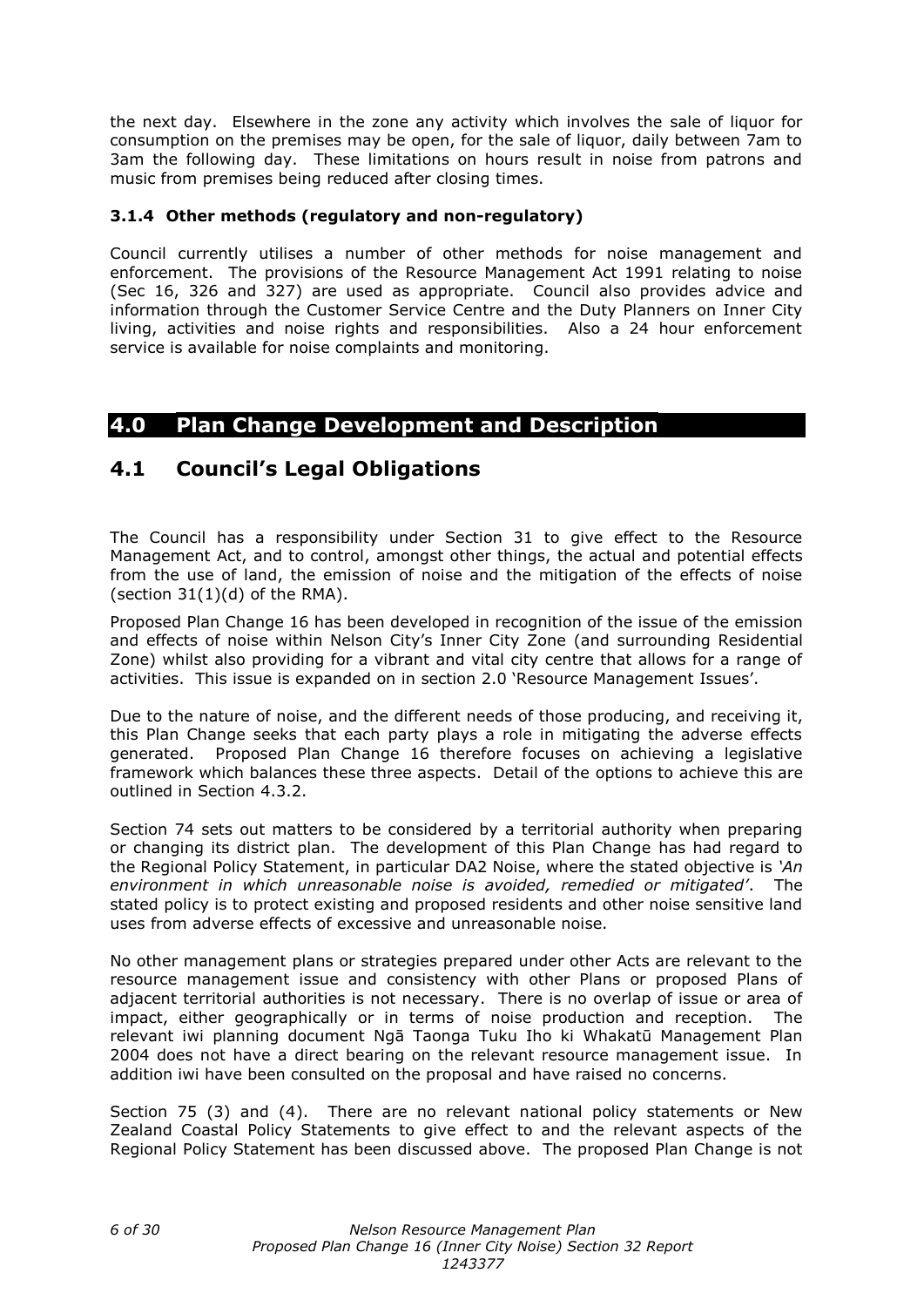inconsistent with any water conservation order or any regional matter under a regional plan.

Section 5.0 of this report outline the assessment of this proposed Plan Change in terms of Section 32 of the Resource Management Act 1991.

### **4.2 Consultation**

In addition to continuing availability of Council Officers to discuss the issue and proposed Plan Change the consultation outlined in the table below has been carried out. The initial consultation has helped to inform noise issue and develop the proposed Plan Change provisions to a point where wider public comment can be sought on specific draft Plan Change provisions. Comment was sought on these specific draft Plan Change provisions in late 2012 and a working group consisting of Councillors was formed to consider and respond to the feedback received. The working group also oversaw the development of the Plan Change to a point where the working group can recommend it to full Council for the purpose of notification. As per the First Schedule of the Resource Management Act 1991 formal consultation on the proposed Plan Change will be carried out once notification occurs.

| Date                   | Consultation<br>method                            | <b>Stakeholders</b>                | Impact on proposed Plan Change                                                                                         |  |
|------------------------|---------------------------------------------------|------------------------------------|------------------------------------------------------------------------------------------------------------------------|--|
| 8<br>November<br>2008  | Nelson<br>Live<br>Article - Issue<br>239 (706282) | <b>General Public</b>              | Stating work will be carried out on the<br>Inner City Noise issue.                                                     |  |
| 20<br>December<br>2008 | Nelson<br>Live<br>Article - Issue<br>242 (718681) | General Public                     | Introducing the Inner City Noise Plan<br>Change.                                                                       |  |
| 31<br>January<br>2009  | Nelson<br>Live<br>Article - Issue<br>244 (726366) | <b>General Public</b>              | Article further introduced the Inner<br>City Noise Plan Change and invited<br>people to attend a public meeting.       |  |
| 23<br>February<br>2009 | <b>Public Meeting</b>                             | Attendees<br>interested<br>parties | Opinions expressed helped to inform<br>the development of the plan change<br>scope and provisions.                     |  |
| 14<br>February<br>2009 | Nelson<br>Live<br>Article - Issue<br>245 (729615) | General Public                     | Reminder about the public meeting                                                                                      |  |
| March<br>14<br>2009    | Nelson<br>Live<br>Article - Issue<br>247 (735766) | General Public                     | Update on public meeting                                                                                               |  |
| August<br>1<br>2009    | Nelson<br>Live<br>Article - Issue<br>257 (807276) | <b>General Public</b>              | Article outlining<br>findings<br>from<br>the<br>public meeting.                                                        |  |
| August<br>2009         | Individual<br>meetings<br>with<br>stakeholders    | Individual<br>Stakeholders         | discussion<br>Specific<br>on<br>options<br>developed.<br>to refine<br>This helped<br>proposal and gauge the opinion of |  |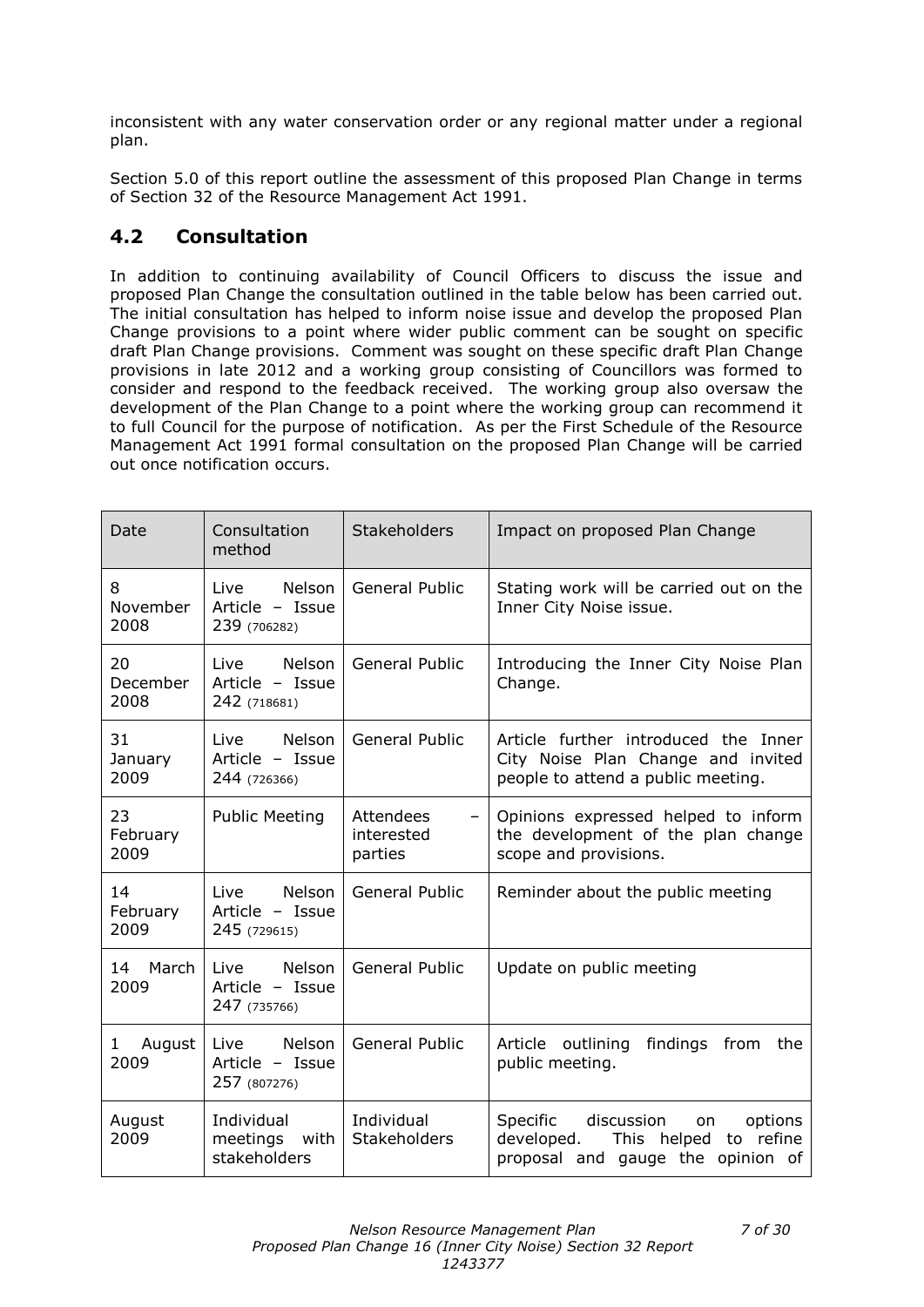|                                |                                                            |                                                 | different interest groups.                                                                                                                                                             |
|--------------------------------|------------------------------------------------------------|-------------------------------------------------|----------------------------------------------------------------------------------------------------------------------------------------------------------------------------------------|
| 11<br>September  <br>2010      | Nelson<br>Live<br>Article - Issue<br>285 (1022899)         | General Public                                  | Advising of the status of plan change<br>and how this fits with the planned<br>resource consents for events in public<br>parks                                                         |
| 9<br>August  <br>2012          | Media Release                                              | <b>General Public</b>                           | Advising that draft Plan Change has<br>been<br>accepted<br>for<br>purposes<br>οf<br>consultation with the public.<br>Also<br>included in<br>18 August 2012<br>Live<br>Nelson (1353614) |
| 6<br>November<br>2012          | Schedule<br>1,<br>Clause<br>3<br>consultation<br>(1402288) | Ministry of the<br>Environment                  | Schedule 1, Clause 3 consultation<br>under the Resource Management Act.                                                                                                                |
| 10<br>November<br>2012         | Nelson<br>Live<br>Article - Issue<br>339 (1402865)         | <b>General Public</b>                           | Pre-notification consultation on<br>the<br>draft plan change for purpose<br>of<br>informing final drafting.                                                                            |
| Nov $-14$<br>Dec 2012          | Public<br>consultation<br>(1447701)                        | <b>Stakeholders</b><br>and<br>general<br>public | Pre-notification consultation on<br>the<br>draft plan change for purpose<br>οf<br>informing final drafting.                                                                            |
| 8<br>December<br>2012          | Live<br>Nelson<br>Article - Issue<br>341 (1419617)         | <b>General Public</b>                           | Reminder of the closing of the pre-<br>notification consultation.                                                                                                                      |
| 7 <sup>7</sup><br>June<br>2013 | Schedule<br>1,<br>3<br>Clause<br>consultation<br>(1530285) | Iwi                                             | Schedule 1, Clause 3 consultation<br>under the Resource Management Act.                                                                                                                |
| 2009<br>present                | Meetings<br>and<br>correspondence                          | Individual<br>Stakeholders                      | Ongoing meetings and correspondence<br>helped to refine options<br>has<br>and<br>provide information to individuals.                                                                   |

### **4.2.1 Working Group consideration**

The working group considered the content of the feedback received from the consultation in late 2012 on the draft Plan Change provisions. Overall there was support for the general direction being proposed. A number of those providing feedback did however raise items they sought to have amended or removed from the draft Plan Change. These have been considered by the working group and the content of the draft Plan Change amended accordingly. The section 32 analysis in section 5.0 indentifies and discusses many of the points and options raised.

### **4.3 Plan Change Description**

### **4.3.1 Context and Scope**

The current Plan structure, including objectives and policies around the management of noise in the Inner City Zone and adjacent Residential Zone is outlined in section 3.0 of this report. The Plan Change does not propose any changes to the Objectives and Policies of the Plan in relation to noise but does propose changes to some of the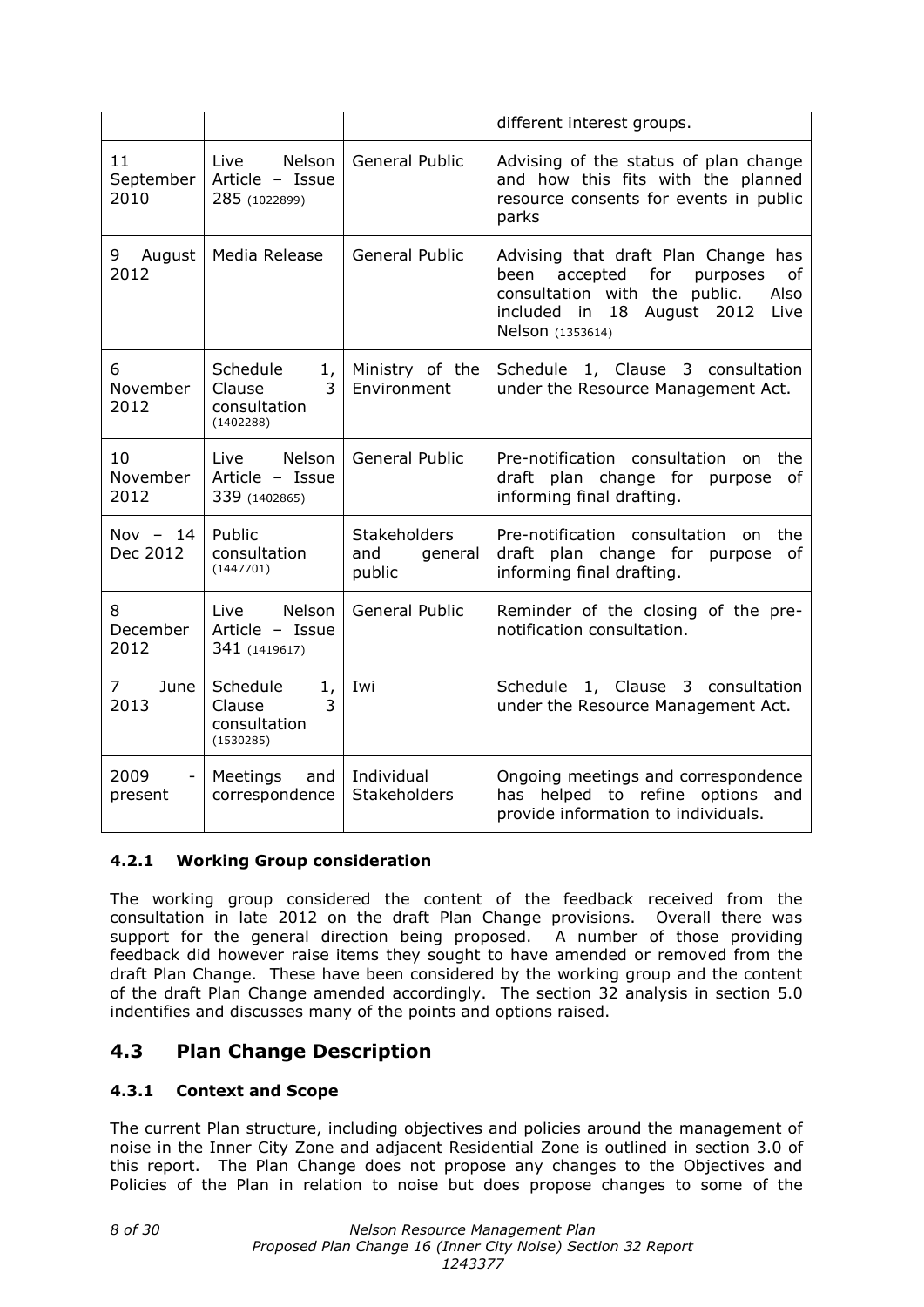explanations and reasons of those and includes a number of other changes to rules and explanatory statements.

This proposed Plan Change relates to noise produced in the Inner City Zone and measured both within the zone and at any site within the Residential Zone. Noise from moving vehicles and aircraft is controlled under other legislation and is not included in this proposed Plan Change.

The Plan Change also does not include specific provisions relating to:

- community events producing noise on a temporary basis (for example a festival on the street or in a park);
- closing times;
- creation of a specified 'entertainment precinct';
- availability of liquor, or any aspect of liquor licensing;
- specific control of bass frequencies.

The scope of the proposed Plan Change does involve:

- the production of noise within the Inner City Zone (excluding items noted above);
- the reception of noise within both the Inner City and Residential Zones (where it emanates from the Inner City Zone).
- methods of management and enforcement of noise production in the Inner City Zone.

#### **4.3.2 Description**

The proposed Plan Change contains the following amendments to the Nelson Resource Management Plan.

Amendment 1: Introduce permitted activity requirements for new bedrooms (as defined in the Nelson Resource Management Plan for residential units), or new rooms intended to be used for sleeping in short term living accommodation units (hotels, motels etc) in the Inner City Zone to be acoustically insulated to reduce noise entering. This new rule is based on a similar rule that is currently used for houses near the Port where an acoustic engineer designs the building to achieve a specified reduction in sound level inside the building. It also incorporates the option to use specified minimum construction standards to achieve this reduction.

Amendment 2: Introduce a new rule requiring new or extended 'Noise Generating Activities' to apply for a resource consent with the requirement for a noise management plan addressing location, noise production and management, acoustic insulation and any mitigation measures proposed. This change includes a definition of 'Noise Generating Activities' which includes the assembly of people inside or outside for a commercial activity at night time and where amplified sound is being played. The definition allows activities to operate later on Friday and Saturday nights than during the week, and allows a low level of amplified sound to be played without the need for a resource consent.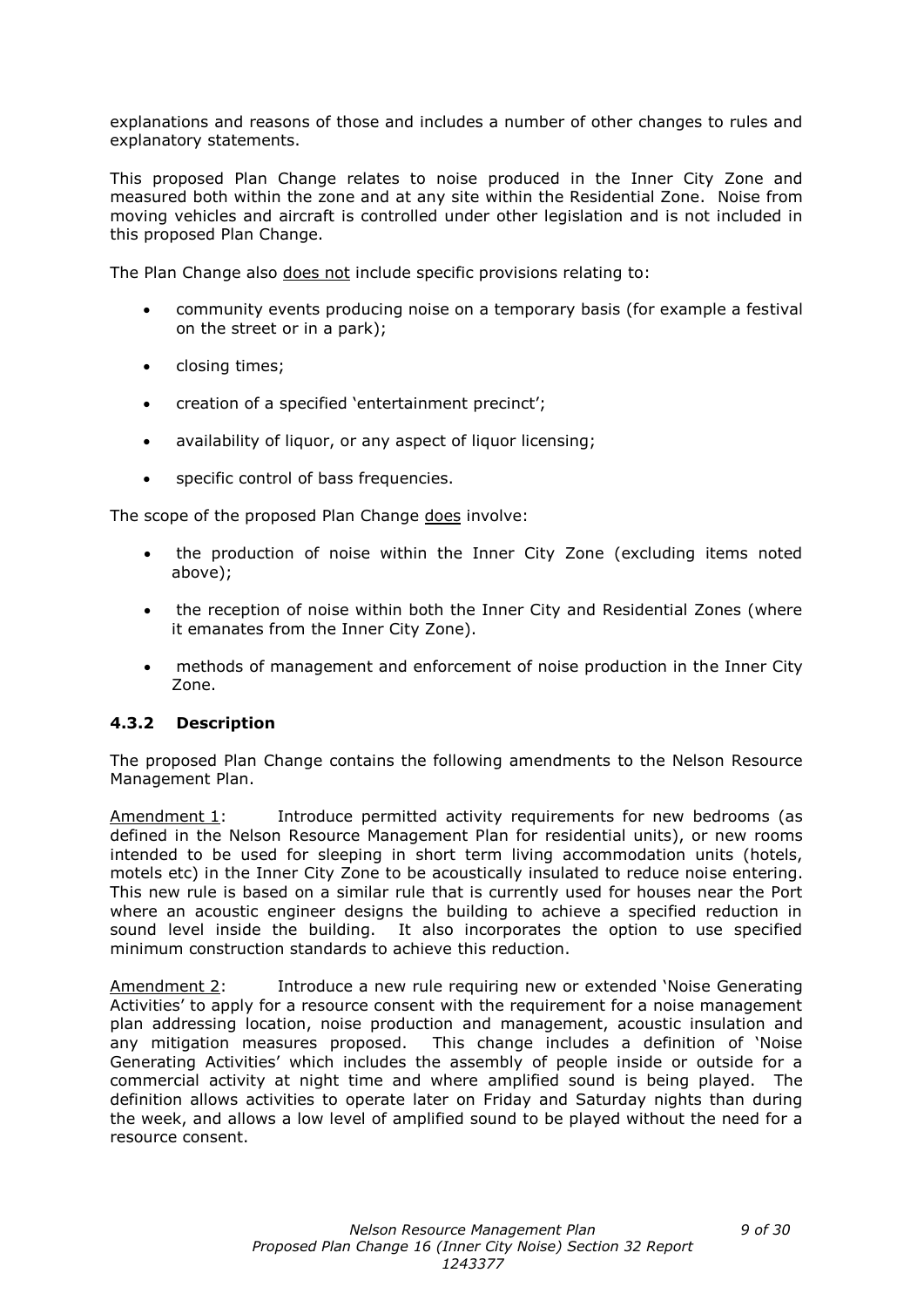Amendment 3: Plan provision retaining control over maximum noise level  $(L_{AFmax})$ at night time. This provision is part of the current rule ICr.42 dealing with noise in the Inner City which is proposed to be removed under this Plan Change (see Amendment 5 below).  $L_{A_{\text{Fmax}}}$  control at night time provides an upper limit to single noise events which provides a level of certainty around the limits to a single 'spike' of sound. Note this does not act as a limit that a more continuous source of noise (such as music or an air conditioner unit) can generally operate to and be deemed to be reasonable and not excessive.

Amendment 4: Retain rule ICr.43 'Noise – at residential boundary' (with minor amendments). This Inner City Zone rule provides specific noise levels which cannot be exceeded when received within any site in the Residential Zone. The change involves minor amendments to the existing rule to better reflect the construction noise standard and to allow a change from NZS6801:1991 and NZS6802:1991 to the 2008 versions of the same standards. In addition specific assessment criteria and explanations are added where these previously did not exist. The amendments also allow a broader set of construction activities to utilise the construction noise standard than is currently the case, but otherwise result in no change to the permitted noise levels heard in the Residential Zone.

Amendment 5: Utilise noise provisions of the Resource Management Act for enforcement of noise in the inner City Zone, specifically Section 16 'Duty to avoid unreasonable noise' and Section 327 'Issue and effect of excessive noise direction'. This involves the removal of rule ICr.42 'Noise' which currently relies on the measurement of specific noise levels produced by an individual activity. The current rule resulted in enforcement difficulties and an Environment Court decision. See Section 2 for further details.

Amendment 6: As a non-regulatory method ensure that Council officers continue to proactively engage with existing owners and operators to encourage noise management plans and other ways to actively reduce noise. Also provide access to guidance and information around noise production, management and reception in and around the Inner City.

Externally referenced documents: Within the Plan Change text relating to the amendments above Plan Change 16 also externally references three Standards New Zealand Standards:

| NZS 6801:2008 | Acoustics – Measurement of environmental sound |
|---------------|------------------------------------------------|
| NZS 6802:2008 | Acoustics - Environmental noise                |
| NZS 6803:1999 | Acoustics – Construction noise                 |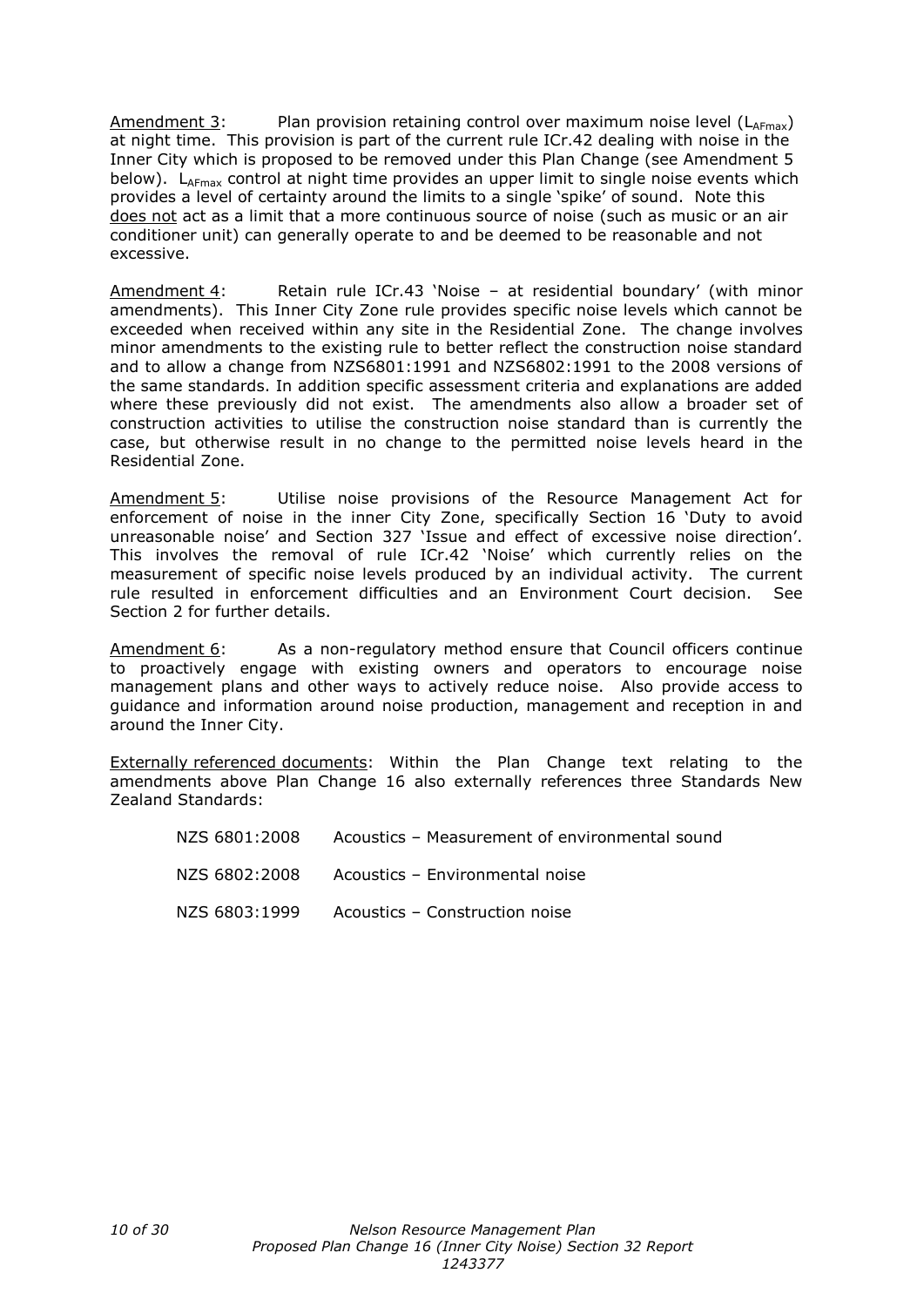### **5.0 Appropriateness in achieving the purpose of the RMA**

### **5.1 Overall Plan Change options**

### **5.1.1 Introduction**

Prior to going into detail on the objectives, policies and rules of the proposed Plan Change, it is appropriate to consider the overall options for facilitating the resolution of the identified issues. This section considers the appropriateness and the potential benefits and costs of the proposed Plan Change and compares it to alternative options.

### **5.1.2 Appropriateness of alternative options**

Alternative 1: Status Quo

Retain and enforce existing NRMP rules ICr.42 'Noise' and ICr.43 'Noise – At residential boundary'. Including use of Section 16 'Duty to avoid unreasonable noise' and Section 327 'Issue and effect of excessive noise direction'.

Alternative 2: Raise permitted noise levels Retain the existing NRMP rules ICr.42 and ICr.43 but allow for increased noise limits.

Alternative 3: Earlier closing time for licensed premises Bring forward the current closing time of 3am under rule ICr.46 'Closing times – services to the public'.

Alternative 4: Proposed Plan Change

See section 4.3.2 for description of proposed Plan Change.

### **5.1.3 Costs and Benefits of alternative options**

Within the table below is a summary of the costs and benefits of each alternative option.

| <b>Alternative</b>                                                                                                                                                                                                                                                                                 | <b>Costs</b>                                                                                                                                                                                                                                              | <b>Benefits</b>                                                                                                                                                                                                                                                          |  |
|----------------------------------------------------------------------------------------------------------------------------------------------------------------------------------------------------------------------------------------------------------------------------------------------------|-----------------------------------------------------------------------------------------------------------------------------------------------------------------------------------------------------------------------------------------------------------|--------------------------------------------------------------------------------------------------------------------------------------------------------------------------------------------------------------------------------------------------------------------------|--|
| <b>Option</b>                                                                                                                                                                                                                                                                                      |                                                                                                                                                                                                                                                           |                                                                                                                                                                                                                                                                          |  |
| Alternative 1,<br>problems<br>$\bullet$ Demonstrated<br>Status Quo:<br>applying and enforcing both<br>ICr.42 and ICr.43.<br>• Inability to follow Environment<br>Court direction to apply the<br>rules effectively.<br>• The onus for managing noise<br>remains solely with the noise<br>producer. |                                                                                                                                                                                                                                                           | . No change to the NRMP required<br>and therefore no Plan Change<br>costs.<br>• Existing rules and stated noise<br>levels are retained - the stated<br>noise limits are understood by<br>the community.<br>• Management of noise is not<br>borne by the receiver.        |  |
| Recommendation                                                                                                                                                                                                                                                                                     | This option is not recommended as it does not resolve the current<br>demonstrated noise issue or the difficulty with enforcing the current<br>noise rules in the Inner City Zone.                                                                         |                                                                                                                                                                                                                                                                          |  |
| Alternative 2,<br>Raise permitted<br>noise levels:                                                                                                                                                                                                                                                 | • Inner City noise producers can<br>still exceed an increased limit<br>if no acoustic insulation or<br>noise management measures<br>are undertaken.<br>• Enforcement still relies<br>on<br>monitoring being undertaken<br>in difficult circumstances with | · Increased level provides limited<br>improvement in ability for Inner<br>City noise producers to operate<br>within the noise level.<br>· Increased level provides limited<br>improvement in enforceability,<br>particularly when measuring<br>against background noise. |  |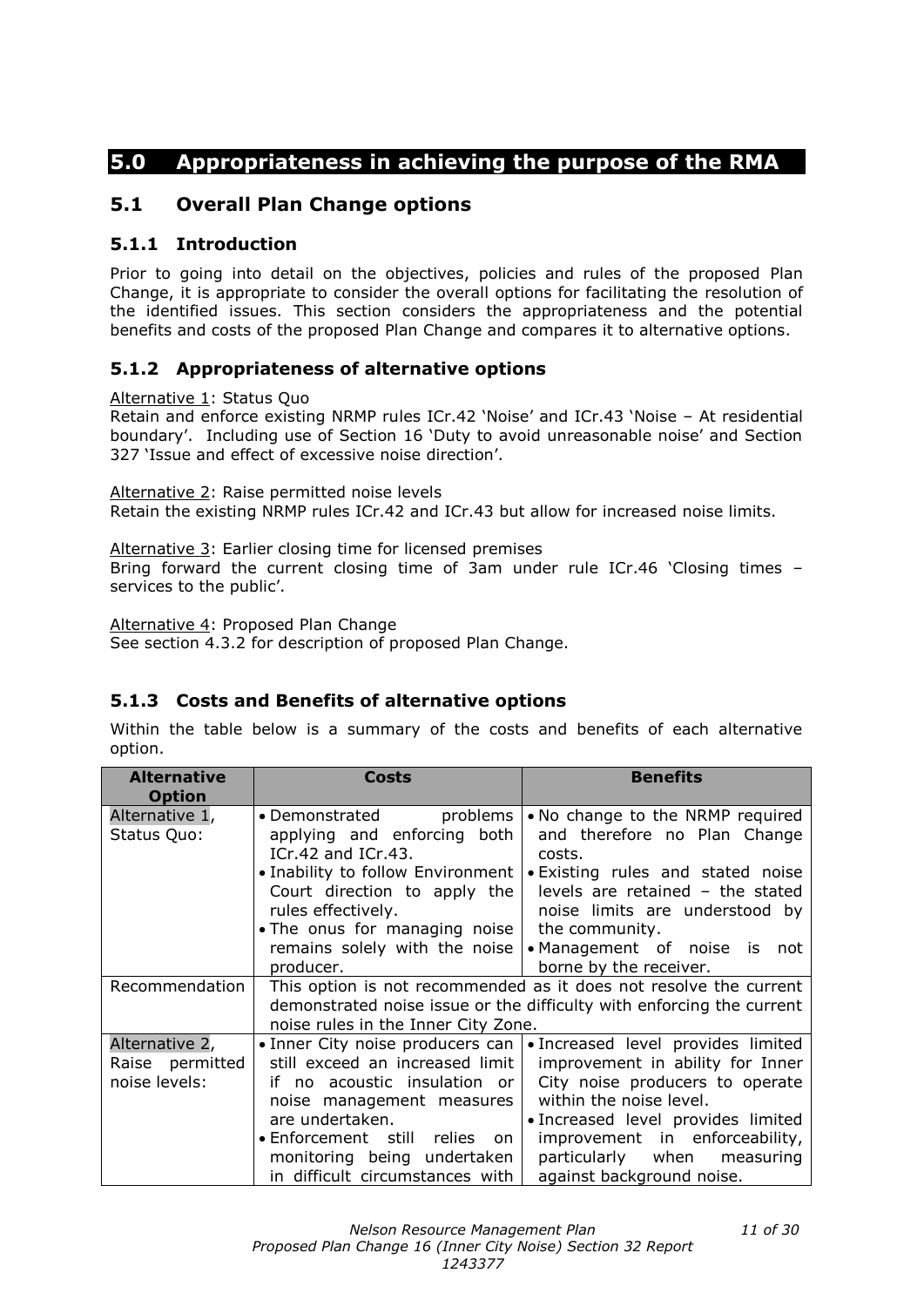| <b>Alternative</b><br><b>Option</b>                                    | <b>Costs</b>                                                                                                                                                                                                                                                                                                                                                                                                                                                                                                                                                                                                                                                                                                                                                                                                                                                                                                    | <b>Benefits</b>                                                                                                                                                                                                                                                                                                                                               |  |
|------------------------------------------------------------------------|-----------------------------------------------------------------------------------------------------------------------------------------------------------------------------------------------------------------------------------------------------------------------------------------------------------------------------------------------------------------------------------------------------------------------------------------------------------------------------------------------------------------------------------------------------------------------------------------------------------------------------------------------------------------------------------------------------------------------------------------------------------------------------------------------------------------------------------------------------------------------------------------------------------------|---------------------------------------------------------------------------------------------------------------------------------------------------------------------------------------------------------------------------------------------------------------------------------------------------------------------------------------------------------------|--|
|                                                                        | contamination issues.<br>$\bullet$ Increased<br>limits<br>not<br>may<br>owners/operators<br>encourage<br>of noise generating activities<br>to seek other ways of reducing<br>noise emissions.<br>· Increased allowance for noise<br>production does not address<br>the demonstrated reduction in<br>residential<br>amenity<br>experienced.<br>• Any increase is unlikely to be<br>acceptable to many residents.<br>. Plan change unlikely to fully<br>satisfy noise producers<br>or<br>noise receivers, as noise levels<br>will increase but enforcement<br>difficult<br>sill<br>still be<br>and<br>uncertain.<br>• Requirement (cost and time)<br>to undertake a plan change<br>process.                                                                                                                                                                                                                       | • Less cost for producer to insulate<br>against noise.                                                                                                                                                                                                                                                                                                        |  |
| Recommendation                                                         | Inner City.                                                                                                                                                                                                                                                                                                                                                                                                                                                                                                                                                                                                                                                                                                                                                                                                                                                                                                     | This option is not recommended as it potentially alleviates but does<br>not resolve the noise enforcement issues and does not resolve the<br>noise issue experienced by residents within and surrounding the                                                                                                                                                  |  |
| Alternative 3,<br>closing<br>Earlier<br>time for licensed<br>premises: | • Earlier closing times relate to<br>issues beyond the scope of<br>this Plan Change $-$ This is an<br>action identified in the Nelson<br>Regional<br>Alcohol<br>Tasman<br>Strategy 2006 and involves<br>considerations<br>beyond<br>the<br>ambit of the RMA process.<br>This is more appropriately<br>considered under the Sale and<br>Supply of Alcohol Act 2012<br>(Local Alcohol Policies).<br>· Likely to result in a significant<br>amount of consultation<br>to<br>which the Plan Change process<br>could not respond.<br>• Changing the closing time to<br>resolve a noise issue alone is<br>likely to have other unintended<br>consequences.<br>. Plan change unlikely to fully<br>satisfy noise producers<br>or<br>noise receivers as noise is still<br>produced but limited in hours.<br>• Limits some of the opportunity<br>for a vibrant and vital city<br>centre.<br>• Requirement (cost and time) | . Is likely to remove the noise<br>issue of music until 3am and<br>disruption caused by patrons on<br>the street and heading home, or<br>to other locations, at that time<br>(although noting that the current<br>rule only applies to the serving of<br>alcohol - a venue with no alcohol<br>for sale can remain open beyond<br>3am).<br>• Simple to enforce |  |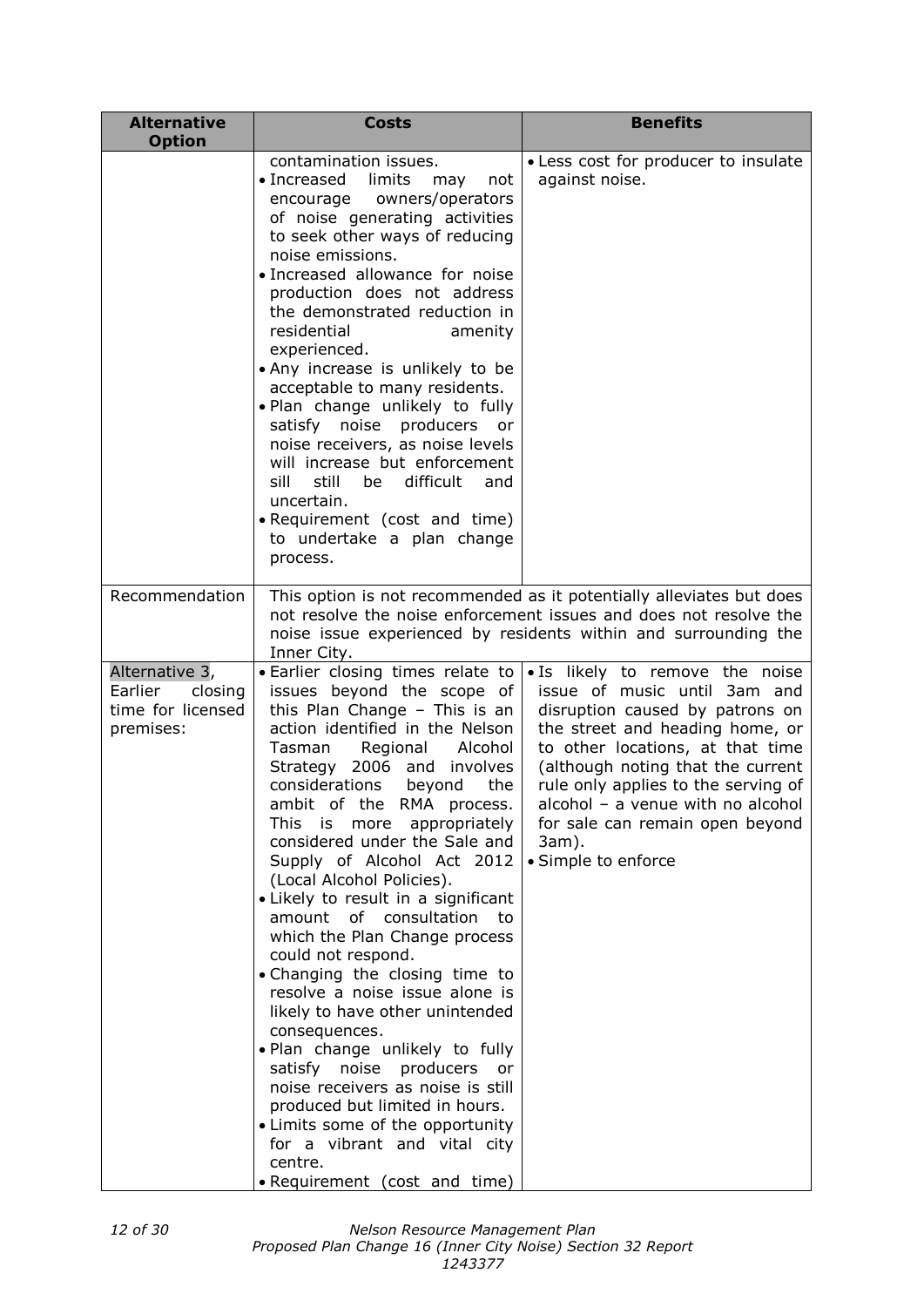| <b>Alternative</b><br><b>Option</b>           | <b>Costs</b>                                                                                                                                                                                                                                                                                                                                                                                                                                                                                                                                                                                                                                                                                                                                                                                                                                             | <b>Benefits</b>                                                                                                                                                                                                                                                                                                                                                                                                                                                                                                                                                                                                                                                                                                                                                                                                                                                         |  |
|-----------------------------------------------|----------------------------------------------------------------------------------------------------------------------------------------------------------------------------------------------------------------------------------------------------------------------------------------------------------------------------------------------------------------------------------------------------------------------------------------------------------------------------------------------------------------------------------------------------------------------------------------------------------------------------------------------------------------------------------------------------------------------------------------------------------------------------------------------------------------------------------------------------------|-------------------------------------------------------------------------------------------------------------------------------------------------------------------------------------------------------------------------------------------------------------------------------------------------------------------------------------------------------------------------------------------------------------------------------------------------------------------------------------------------------------------------------------------------------------------------------------------------------------------------------------------------------------------------------------------------------------------------------------------------------------------------------------------------------------------------------------------------------------------------|--|
|                                               | to undertake a plan change<br>process.                                                                                                                                                                                                                                                                                                                                                                                                                                                                                                                                                                                                                                                                                                                                                                                                                   |                                                                                                                                                                                                                                                                                                                                                                                                                                                                                                                                                                                                                                                                                                                                                                                                                                                                         |  |
| Recommendation                                | by the plan change process.                                                                                                                                                                                                                                                                                                                                                                                                                                                                                                                                                                                                                                                                                                                                                                                                                              | This option is not recommended as the extent of the issues<br>surrounding closing times go beyond that able to be accommodated                                                                                                                                                                                                                                                                                                                                                                                                                                                                                                                                                                                                                                                                                                                                          |  |
| Alternative 4,<br>Plan<br>Proposed<br>Change: | • Removal of a specific noise<br>limit<br>the<br>Inner<br>City<br>in.<br>potentially<br>results<br>in<br>uncertainty from residents and<br>noise producers over what is<br>an acceptable level of noise.<br>· Additional cost to new noise<br>receivers and producers from<br>carrying out acoustic insulation<br>or the requirements of a noise<br>management plan.<br>. Plan change may not fully<br>satisfy noise producers or<br>noise receivers.<br>• Requirement (cost and time)<br>to undertake a plan change<br>process.                                                                                                                                                                                                                                                                                                                         | • Allows<br>for<br>the<br>operation<br>0f<br>businesses and establishment of<br>residences that can add to the<br>vitality and vibrancy of the city<br>centre.<br>• Places<br>for<br>noise<br>onus<br>management on both the noise<br>emitter (within the Inner City)<br>(for<br>the<br>noise<br>receiver<br>and<br>residents of the Inner City).<br>• Consistent with the approach to<br>noise management for the airport<br>and the port areas, but tailored<br>specifically to the Inner City.<br>• Retains the certainty of the noise<br>limit at the Residential Zone<br>boundary rule.<br>· Removes the current difficulties<br>in enforcement of existing rules.<br>• It recognises an enforcement<br>officer's ability to use<br>their<br>experience and judgement within<br>the bounds of the RMA (Sec 16<br>and<br>327)<br>to<br>carry<br>out<br>enforcement. |  |
| Recommendation                                | This option is recommended and is the subject of this Section 32<br>RMA report. It recognises the provisions (Sec 16 and 327) of the<br>RMA to carry out noise management and enforcement. It spreads<br>the responsibility for noise management between both the noise<br>producer and noise receiver. The option also retains the existing<br>noise limits at sites within the Residential Zone which provides<br>certainty for residents of these areas.<br>Development of this option has been undertaken with the<br>assistance of Keith Ballagh, Marshall Day Acoustics (the Acoustic<br>Engineer to the project) who advises that ' I am able to support<br>the Plan Change as being an appropriate method of controlling and<br>managing the potential conflicts between entertainment activities<br>and residential amenity in the inner city.' |                                                                                                                                                                                                                                                                                                                                                                                                                                                                                                                                                                                                                                                                                                                                                                                                                                                                         |  |

### **5.2 Appropriateness of objectives in achieving the purpose of the RMA**

### **5.2.1 Introduction**

Section 32 requires an evaluation of the extent to which the objective is the most appropriate to achieve the purpose of the Act. No existing objectives of the operative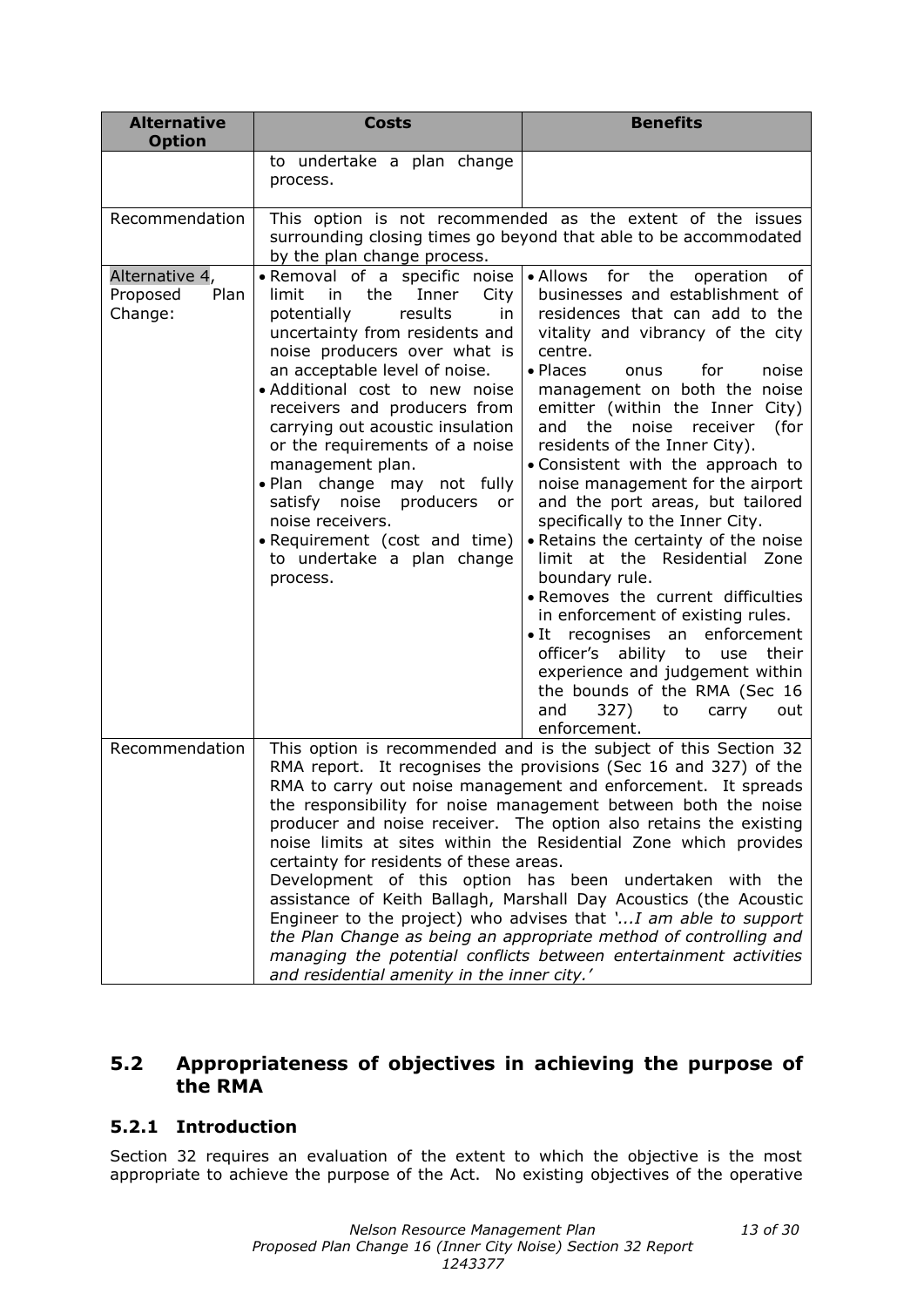Nelson Resource Management Plan are proposed to be amended by this Plan Change. Also no new objectives are proposed to be added. This section examines the relevant existing objectives in terms of achieving the purpose of the Act but also the extent to which this proposed Plan Change has a role in that.

| <b>Existing Objectives</b>                                                                                                                                                                                        | Extent to which it is the most appropriate way<br>to achieve the purpose of the RMA                                                                                                                                                                                                                                                                                                                                                                                                                                                                                                                                                                                                               |
|-------------------------------------------------------------------------------------------------------------------------------------------------------------------------------------------------------------------|---------------------------------------------------------------------------------------------------------------------------------------------------------------------------------------------------------------------------------------------------------------------------------------------------------------------------------------------------------------------------------------------------------------------------------------------------------------------------------------------------------------------------------------------------------------------------------------------------------------------------------------------------------------------------------------------------|
| Residential Zone: Objective RE2<br><b>Residential Character:</b><br>Аn<br>environment<br>that<br>is<br>principally<br>residential<br>in<br>character.                                                             | The purpose of the Act is achieved by allowing<br>activities to occur in a way that enables people and<br>communities to provide for their social, economic,<br>and cultural wellbeing. In terms of noise, and RMA<br>Section 7 c) 'the maintenance and enhancement of<br>amenity values' this objective seeks to provide a level<br>of amenity suitable for the Residential Zone. It also<br>provides for a level of health and safety within the<br>Residential Zone that has been deemed to<br>be<br>appropriate through previous<br>consultation<br>in<br>developing the Nelson Resource Management Plan.                                                                                     |
|                                                                                                                                                                                                                   | The proposed Plan Change maintains this level of<br>amenity by retaining rule ICr.43 'Noise - at<br>residential boundary' ensuring that the permitted<br>activity standard for noise received in the Residential<br>Zone is not changed (note some minor amendments<br>are proposed - see section 4.3.2 amendment 4).                                                                                                                                                                                                                                                                                                                                                                             |
| Inner City Zone: Objective IC4<br><b>Activities and Adverse Effects:</b><br>A diversity of activities which do<br>adversely<br>affect<br>the<br>not<br>environment sought for the City<br>Centre and City Fringe. | This Objective achieves the purpose of the Act by<br>allowing activities to occur in a way that enables<br>people and communities to provide for their social,<br>economic, and cultural wellbeing. It does this by<br>allowing for a 'diversity of activities' therefore<br>creating opportunities for business and activity to<br>occur with subsequent vibrancy and vitality created.<br>This is qualified by there being no adverse effects to<br>the environment sought for the City Centre and City<br>This relates to RMA section 7 c) 'the<br>Fringe.<br>maintenance and enhancement of amenity values'<br>and f) 'the maintenance and enhancement of the<br>quality of the environment'. |
|                                                                                                                                                                                                                   | The proposed Plan Change recognises the importance<br>of the two aspects of this objective, 1) the diversity<br>of activities to draw people into the city centre, 2)<br>managing any adverse effects to maintain<br>an<br>attractive, desirable environment. The proposed Plan<br>Change therefore intends to strike a balance between<br>allowing activities (such as music and bars) to be<br>undertaken but to manage the adverse effects (in<br>this case noise, which can impact on people's health<br>and general amenity) that are often generated by<br>these activities.                                                                                                                |
| Inner City Zone: Objective IC5<br>Effects on Neighbouring Zones:                                                                                                                                                  | As for Objective RE2 above.                                                                                                                                                                                                                                                                                                                                                                                                                                                                                                                                                                                                                                                                       |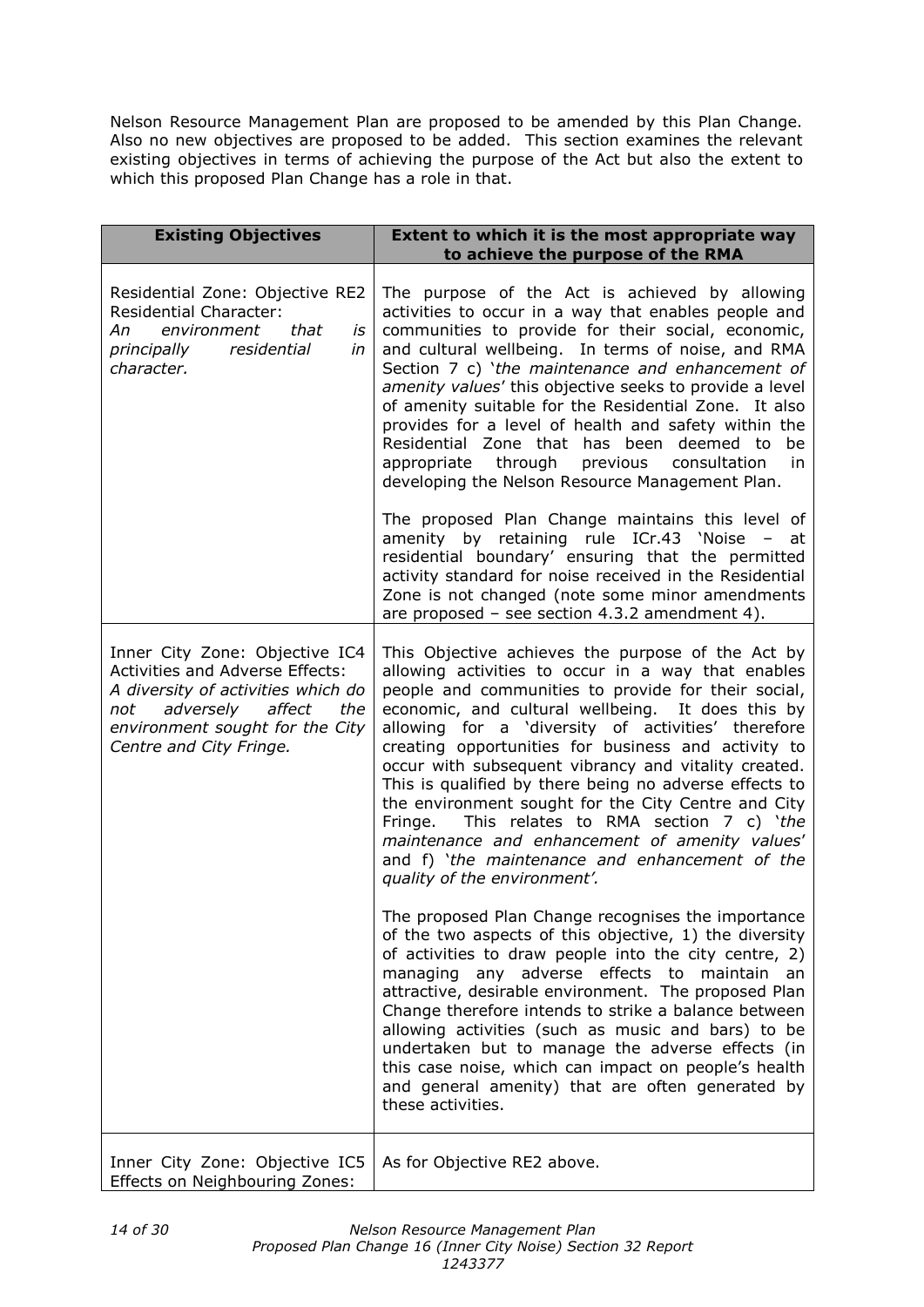| Development on the edges of     |  |
|---------------------------------|--|
| the Zone which does not detract |  |
| from neighbouring or nearby     |  |
| zones but seeks to complement   |  |
| in function and design the      |  |
| values of the adjacent zones.   |  |

### **5.3 Whether the policies, rules, or other methods are the most appropriate for achieving the objectives in terms of their efficiency and effectiveness, benefits and costs, and in regards to the risk of acting or not acting**

### **5.3.1 Introduction**

In addition to the analysis of objectives in section 5.2 above the following tables provide an evaluation of the costs and benefits of the methods which form the Plan Change. It considers whether these are the most appropriate for achieving the objectives, having regard to their efficiency and effectiveness. The terms efficiency and effectiveness are not defined in the RMA and, therefore, the guidance set out below have been used to help focus the analysis.

Costs and benefits have largely been assessed subjectively and or comparatively because of the great difficulty in assessing/quantifying intangible costs e.g. environmental and amenity costs or benefits. Where possible quantitative assessments of costs have been given.

The concept of risk has two dimensions, the probability of something adverse occurring and the consequence of it occurring. For example, if there is low risk associated with acting but high risk associated with not acting, then taking action is clearly the sensible option.

The alternative methods assessed in this section will achieve the objectives to different degrees and combinations of approaches will be used to form the final preferred option. The preferred option has been outlined in Section 4.3.2 of this report.

It is important to remember that the methods outlined below all form part of the overall package – no one method alone is proposed as a way of resolving the identified issues of Inner City noise.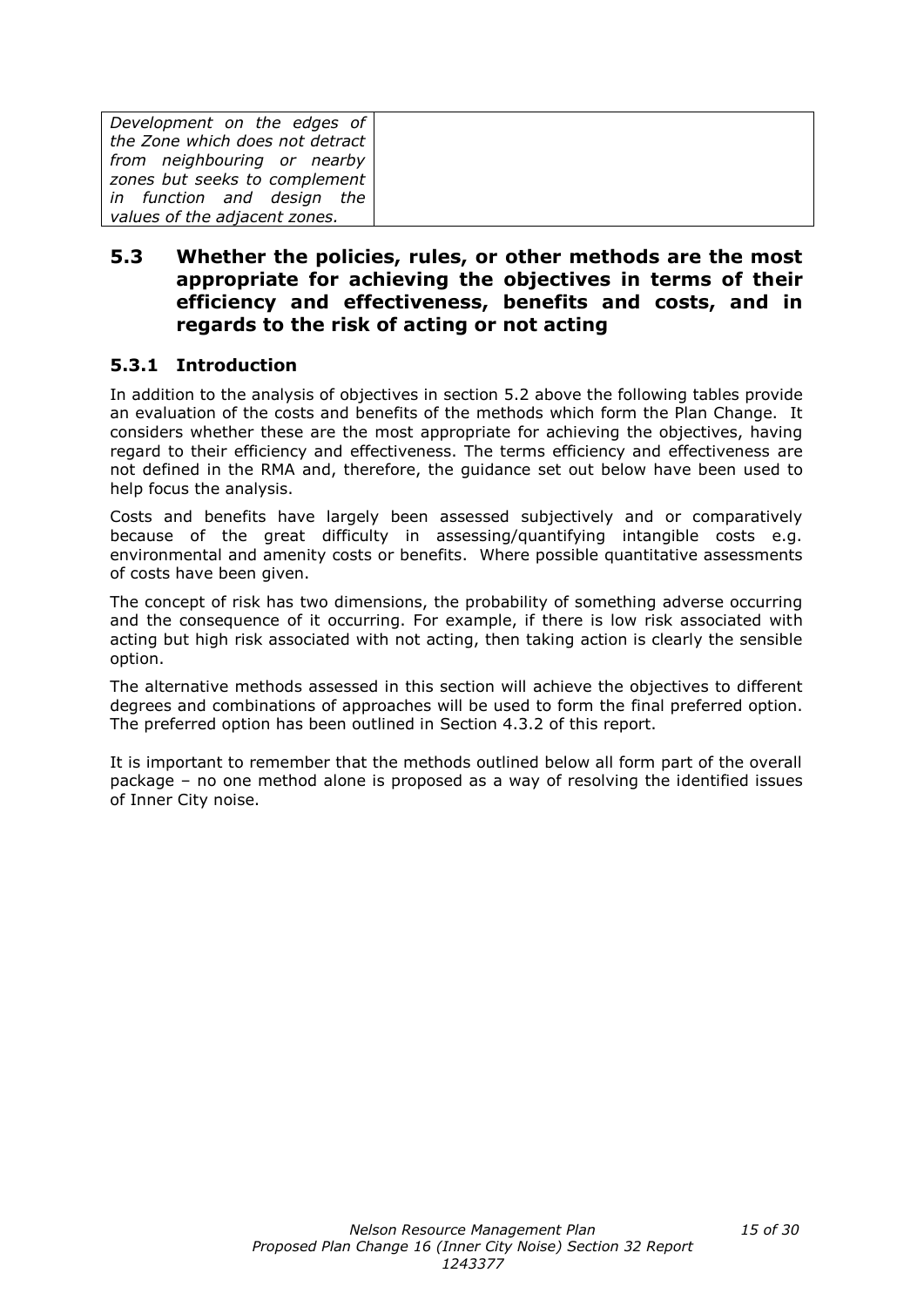**5.3.2 Amendment 1: Proposed new rule**: Introduce permitted activity requirements for new bedrooms (as defined in the Nelson Resource Management Plan for residential units), or new rooms intended to be used for sleeping in short term living accommodation units (hotels, motels etc) in the Inner City Zone to be acoustically insulated to reduce noise entering. This new rule is based on a similar rule that is currently used for houses near the Port where an acoustic engineer designs the building to achieve a specified reduction in sound level inside the building. It also incorporates the option to use specified minimum construction standards to achieve this reduction.

| <b>Methods</b>                                                                           | Option 1:<br><b>Status Quo: dwellings or short term</b><br>living accommodation in Inner City<br>not required to provide acoustic<br>insulation                                                                                                                                                                                                                                                                                                                                                                                                                                                                                                                                                               | Option 2:<br>Restrict any new dwellings or short term<br>living accommodation in Inner City                                                                                                                                                                                                                                                                                                                                                                                                                                                                                                                                                                                                                                                                                                                                    | <b>Option 3: PREFERRED OPTION</b><br>Acoustic insulation for any new bedrooms<br>in residential units or short term living<br>accommodation in Inner City                                                                                                                                                                                                                                                                                                                                                                                                                                                                                                                                                                                                                                                                                                                                                                                                                                                                                                                                                                                                                                                                                                                                                          |
|------------------------------------------------------------------------------------------|---------------------------------------------------------------------------------------------------------------------------------------------------------------------------------------------------------------------------------------------------------------------------------------------------------------------------------------------------------------------------------------------------------------------------------------------------------------------------------------------------------------------------------------------------------------------------------------------------------------------------------------------------------------------------------------------------------------|--------------------------------------------------------------------------------------------------------------------------------------------------------------------------------------------------------------------------------------------------------------------------------------------------------------------------------------------------------------------------------------------------------------------------------------------------------------------------------------------------------------------------------------------------------------------------------------------------------------------------------------------------------------------------------------------------------------------------------------------------------------------------------------------------------------------------------|--------------------------------------------------------------------------------------------------------------------------------------------------------------------------------------------------------------------------------------------------------------------------------------------------------------------------------------------------------------------------------------------------------------------------------------------------------------------------------------------------------------------------------------------------------------------------------------------------------------------------------------------------------------------------------------------------------------------------------------------------------------------------------------------------------------------------------------------------------------------------------------------------------------------------------------------------------------------------------------------------------------------------------------------------------------------------------------------------------------------------------------------------------------------------------------------------------------------------------------------------------------------------------------------------------------------|
| Environmental,<br>Social,<br>Economic,<br>Implementation, and<br><b>Compliance Costs</b> | Does not require dwellings or short term living<br>accommodation units to mitigate against the level<br>of noise permitted within the Inner City<br>environment, so does not provide a reasonable<br>standard of residential amenity.<br>Increases the noise issue as more people move to<br>the city (as anticipated and encouraged through<br>the Central City Strategy) without providing<br>acoustically insulated living environments.<br>More potential for complaint<br>Potential negative impact on other<br>activities adding vibrancy to City Centre<br>Additional<br>ongoing<br>compliance<br>requirements relating to complaints<br>Onus for noise management solely on those<br>producing noise. | This option does not provide people with the<br>option of living in the Inner City and will impact on<br>the diversity of activity sought by objective IC4.<br>This reduces Inner City vibrancy, impacts on<br>economic activity in the city, removes positive<br>surveillance effects of having people living in the<br>city and restricts the amount of short term<br>accommodation able to be provided in the city<br>centre.<br>Removes people's ability to choose a living<br>environment that suits their requirements - may<br>result in a resource consent required for any<br>dwelling or short term living accommodation unit.<br>Does not meet the intent of the Central City<br>Strategy – Heart of Nelson - of having an<br>increased number of people living in the Inner City.<br>Plan Change process required. | A requirement to acoustically insulate bedrooms<br>creates an increased monetary cost to developers of<br>residential units and short term living accommodation<br>in the Inner City. Additional costs have been calculated<br>by a Quantity Surveyor to be an additional 5.4% or<br>\$7850 for a standard mid level two bedroom unit, and<br>an additional 4% or \$13040 for a larger two bedroom<br>upper level apartment.<br>Potential for this increased cost to restrict the viability<br>and diversity of development thereby reducing the<br>opportunity for more residents of the Inner City.<br>Sub-option 1 - not preferred: Also considered was<br>requiring all habitable space of residential units and<br>short term living accommodation to be acoustically<br>insulated. The additional costs of this option were<br>calculated by a Quantity Surveyor to be an additional<br>12.8% or \$18760 for a standard mid level two bedroom<br>unit, and an additional 17.5% or \$56820 for a larger<br>two bedroom upper level apartment. These economic<br>costs were considered to be above what could be<br>considered a reasonable level when considered<br>against the social benefits of increase residential use in<br>the Inner City thereby increasing the vibrancy and<br>vitality of the area. |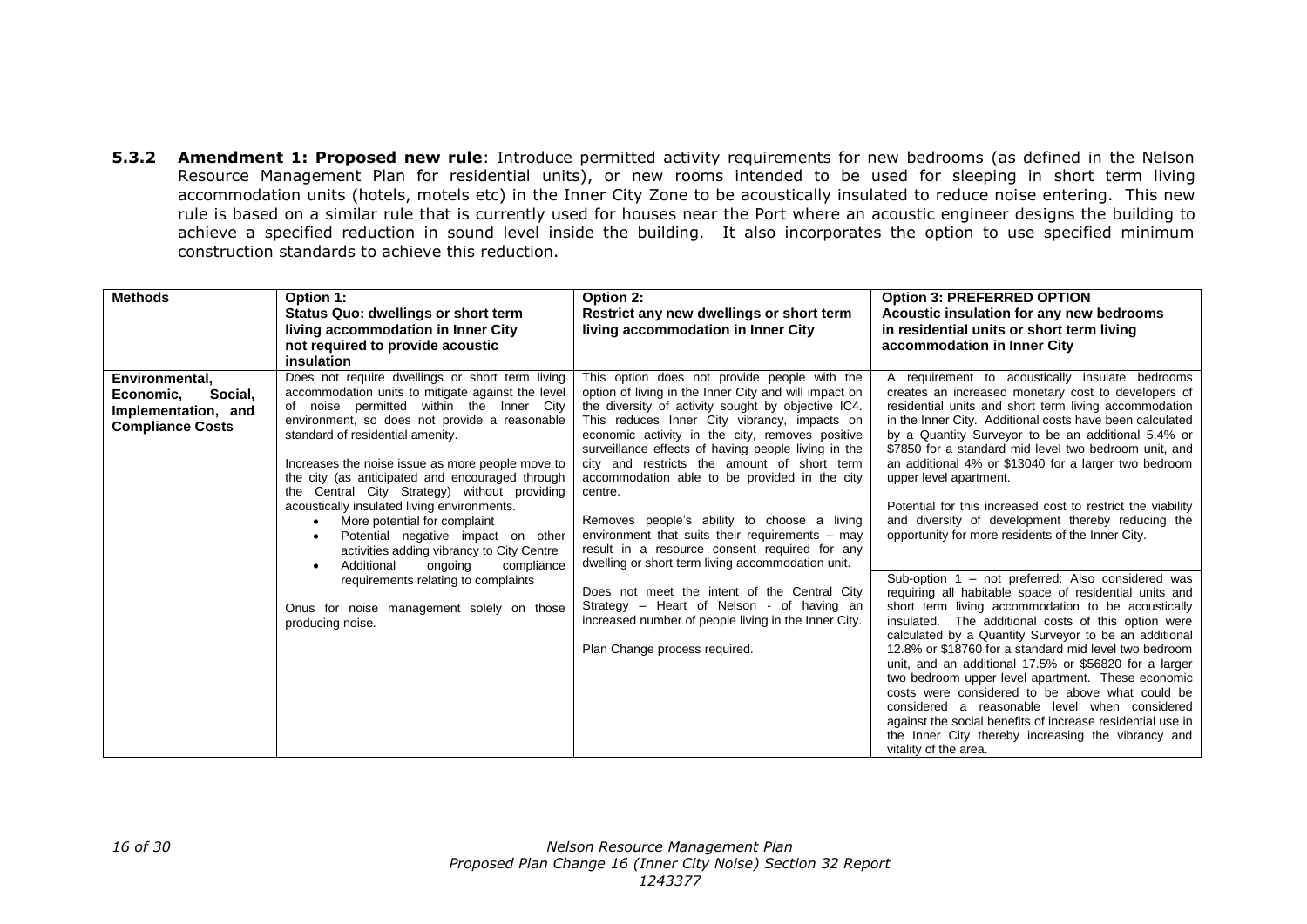| <b>Methods</b>                                                                              | Option 1:<br>Status Quo: dwellings or short term<br>living accommodation in Inner City<br>not required to provide acoustic<br>insulation                                                                                                                                   | Option 2:<br>Restrict any new dwellings or short term<br>living accommodation in Inner City                                                                                                                                                                                                                                                                                                                  | <b>Option 3: PREFERRED OPTION</b><br>Acoustic insulation for any new bedrooms<br>in residential units or short term living<br>accommodation in Inner City                                                                                                                                                                                                                                                                                                                                                                                                                                                                                                                                                                                                                                                                                   |
|---------------------------------------------------------------------------------------------|----------------------------------------------------------------------------------------------------------------------------------------------------------------------------------------------------------------------------------------------------------------------------|--------------------------------------------------------------------------------------------------------------------------------------------------------------------------------------------------------------------------------------------------------------------------------------------------------------------------------------------------------------------------------------------------------------|---------------------------------------------------------------------------------------------------------------------------------------------------------------------------------------------------------------------------------------------------------------------------------------------------------------------------------------------------------------------------------------------------------------------------------------------------------------------------------------------------------------------------------------------------------------------------------------------------------------------------------------------------------------------------------------------------------------------------------------------------------------------------------------------------------------------------------------------|
|                                                                                             |                                                                                                                                                                                                                                                                            |                                                                                                                                                                                                                                                                                                                                                                                                              | Sub-option 2 - not preferred: Also considered the<br>inclusion of significantly altered dwellings or short term<br>living accommodation but this was not included as the<br>costs versus benefits was not favourable.<br>Retrospective acoustic insulation of an existing building<br>is more expensive than including it at the initial<br>construction stage. Also there are a limited number of<br>units within the city centre and only a small portion of<br>these would be 'significantly altered'. As a middle<br>ground the Council will provide information and<br>education so these existing owners can make an<br>informed decision on acoustic insulation should they<br>decide to 'significantly alter' their building. In addition it<br>avoids the uncertainty of determining what consists of<br>'significant alteration'. |
|                                                                                             |                                                                                                                                                                                                                                                                            |                                                                                                                                                                                                                                                                                                                                                                                                              | Sub-option 3 - not preferred: Also considered was<br>applying acoustic insulation requirements to new<br>habitable space and not to short term living<br>accommodation. This option is not preferred as visitors<br>to the city centre are an important part of providing, and<br>one of the reasons for desiring a diversity of activities<br>and enhancing vitality and vibrancy. A comfortable<br>sleeping environment helps to attract and retain visitors<br>to the Inner City and assists with meeting Objective IC4<br>and policy IC4.1.                                                                                                                                                                                                                                                                                             |
| Environmental,<br>Economic,<br>Social.<br>Implementation, and<br><b>Compliance Benefits</b> | No additional costs to development of dwellings or<br>short term living accommodation in Inner City.<br>Leaves any acoustic insulation provided as a<br>voluntary measure.<br>No Plan Change measures required and retains<br>existing understanding of Plan requirements. | Maintains the current number of people living in<br>the Inner City which limits the number of residents<br>who may complain about noise.<br>Effectively caps the number of people who can live<br>or stay in the city centre thereby controlling how<br>many people may experience issues with noise<br>production. Extent of future enforcement resource<br>required from Council is more accurately known. | Provides people who do live or stay within the Inner City<br>with an appropriate noise level within their bedrooms or<br>in the short term living accommodation unit. Increases<br>the amenity level for people which in turn increases the<br>number of people who are attracted to Inner City living or<br>visiting.<br>Provides greater diversity of housing choice and activity<br>than in option 2.<br>Improves the compliance environment as residents are<br>'insulated' from outside noise, and when taking into<br>account the full package of this Plan Change less likely<br>to make complaints.<br>Option within the rule to either use an acoustic                                                                                                                                                                             |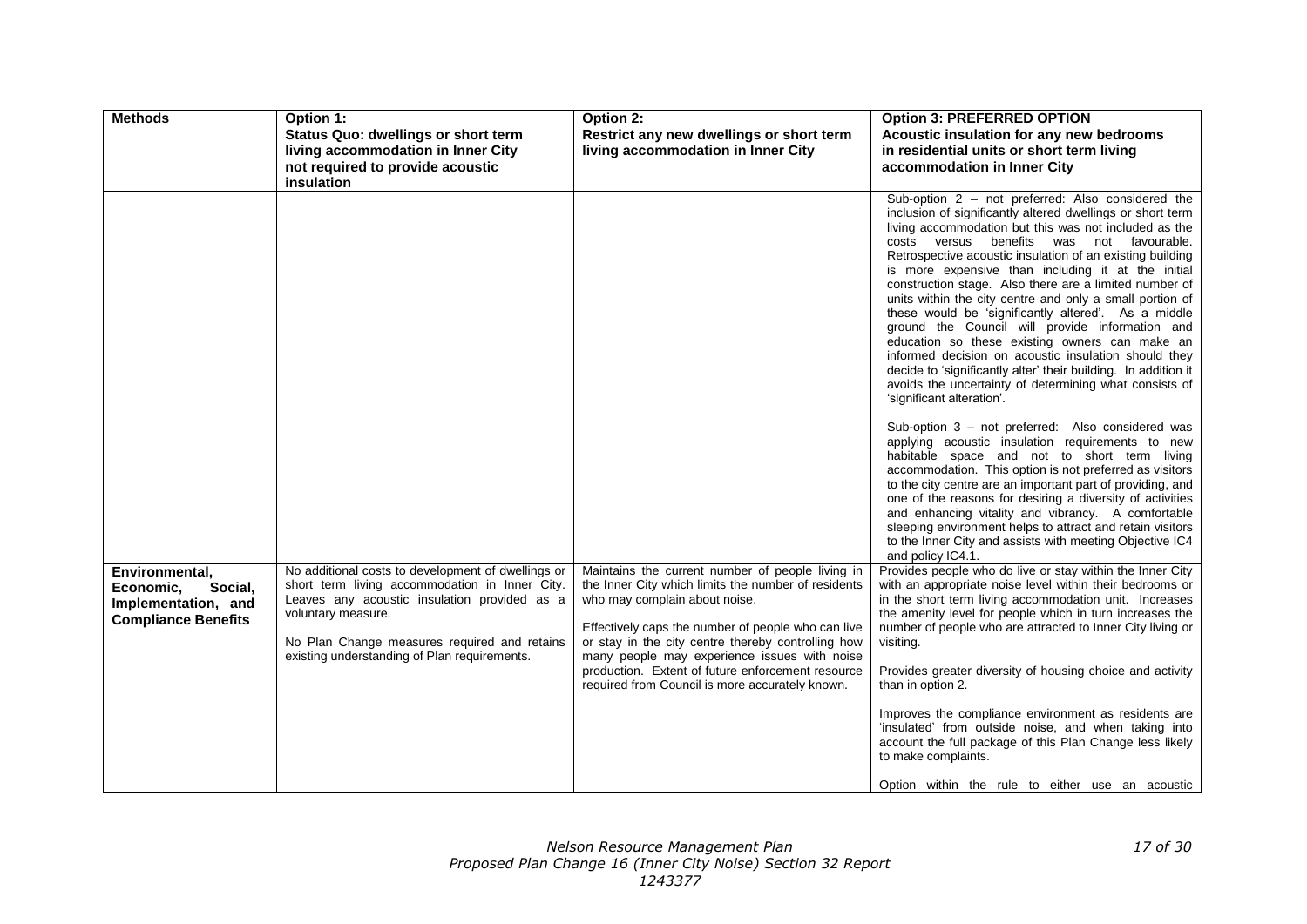| <b>Methods</b>                                              | Option 1:<br><b>Status Quo: dwellings or short term</b><br>living accommodation in Inner City<br>not required to provide acoustic<br>insulation                                                                                                                                                                                                                                                                                                                                                                                                                                 | Option 2:<br>Restrict any new dwellings or short term<br>living accommodation in Inner City                                                                                                                                                                                                                                                                                                  | <b>Option 3: PREFERRED OPTION</b><br>Acoustic insulation for any new bedrooms<br>in residential units or short term living<br>accommodation in Inner City                                                                                                                                                                                                                                                                                                                                                                                                                                                                                                                                                                                                                                                                                                                                                                                                                                                                                                                                                                                                                                                                                                                                                                                                                                                                                                                                                                                                                                                                                                                                                                                                                                                                                                                                                                                                                                                                                                                                                                                                                                                                                                                                                                                        |
|-------------------------------------------------------------|---------------------------------------------------------------------------------------------------------------------------------------------------------------------------------------------------------------------------------------------------------------------------------------------------------------------------------------------------------------------------------------------------------------------------------------------------------------------------------------------------------------------------------------------------------------------------------|----------------------------------------------------------------------------------------------------------------------------------------------------------------------------------------------------------------------------------------------------------------------------------------------------------------------------------------------------------------------------------------------|--------------------------------------------------------------------------------------------------------------------------------------------------------------------------------------------------------------------------------------------------------------------------------------------------------------------------------------------------------------------------------------------------------------------------------------------------------------------------------------------------------------------------------------------------------------------------------------------------------------------------------------------------------------------------------------------------------------------------------------------------------------------------------------------------------------------------------------------------------------------------------------------------------------------------------------------------------------------------------------------------------------------------------------------------------------------------------------------------------------------------------------------------------------------------------------------------------------------------------------------------------------------------------------------------------------------------------------------------------------------------------------------------------------------------------------------------------------------------------------------------------------------------------------------------------------------------------------------------------------------------------------------------------------------------------------------------------------------------------------------------------------------------------------------------------------------------------------------------------------------------------------------------------------------------------------------------------------------------------------------------------------------------------------------------------------------------------------------------------------------------------------------------------------------------------------------------------------------------------------------------------------------------------------------------------------------------------------------------|
| Overall<br><b>Efficiency</b><br>and<br><b>Effectiveness</b> | This option is not efficient or effective as it does<br>not resolve the current demonstrated noise issue<br>or the difficulty with enforcing the current noise<br>rules in the Inner City Zone. It would allow the<br>introduction of further residential and short term<br>living activity which could potentially affect the<br>environment sought for the City Centre and City<br>Fringe. This does not assist in achieving the<br>objective IC4 'A diversity of activities which do not<br>adversely affect the environment sought for the<br>City Centre and City Fringe'. | This option is not efficient or effective as it does<br>not achieve Council's goal of increasing the<br>number of residents in the Inner City as stated in<br>Central City Strategy - Heart of Nelson. This does<br>not assist in achieving the objective IC4 'A<br>diversity of activities which do not adversely affect<br>the environment sought for the City Centre and<br>City Fringe'. | consultant or to follow minimum construction standards<br>will allow the most cost effective option to be followed.<br>The option is consistent (aside from being focussed on<br>the bedrooms rather than all the habitable space) with<br>the approach undertaken for noise produced at the port<br>in terms of having to design the building to achieve a<br>specific acoustic reduction inside the building. In terms<br>of implementation this is efficient as the systems and<br>knowledge is already in place within Council and for<br>external consultants. It is noted that in some cases a<br>contribution is available from the Port towards costs<br>which is not applicable to the Inner City. An associated<br>change to AP19.2 Port Effects Control Overlay allows<br>use of a combination of ventilation options in one<br>residential unit. This has economic benefits to those<br>required to pay for ventilation as the most practicable<br>and cost effective option can be undertaken.<br>This option assists in achieving the objective IC4 'A<br>diversity of activities which do not adversely affect the<br>environment sought for the City Centre and City Fringe'.<br>This is supported by Policy IC4.1 Range of Activities,<br>and IC4.3 Residential Amenity stating that activities<br>which enhance the vitality and vibrancy of the city centre<br>shall be enhanced, and that the Inner City should<br>provide a reasonable standard of residential amenity but<br>recognising that the fundamental character of the area is<br>non-residential.<br>The option to only require acoustic insulation of<br>bedrooms rather than all habitable space reduces the<br>economic cost but still achieves the intent of this option<br>to provide a comfortable sleeping environment.<br>This approach recognises policy IC4.3 Residential<br>Amenity as the requirement to acoustically insulate the<br>bedrooms provides a 'reasonable standard of residential<br>amenity' whilst there being no requirement to insulate<br>the rest of the habitable space recognises that the<br>fundamental character of the area is non-residential and<br>people can expect there to be some noise. If a person<br>develops or moves into new residential units or short<br>term living accommodation in the Inner City then they |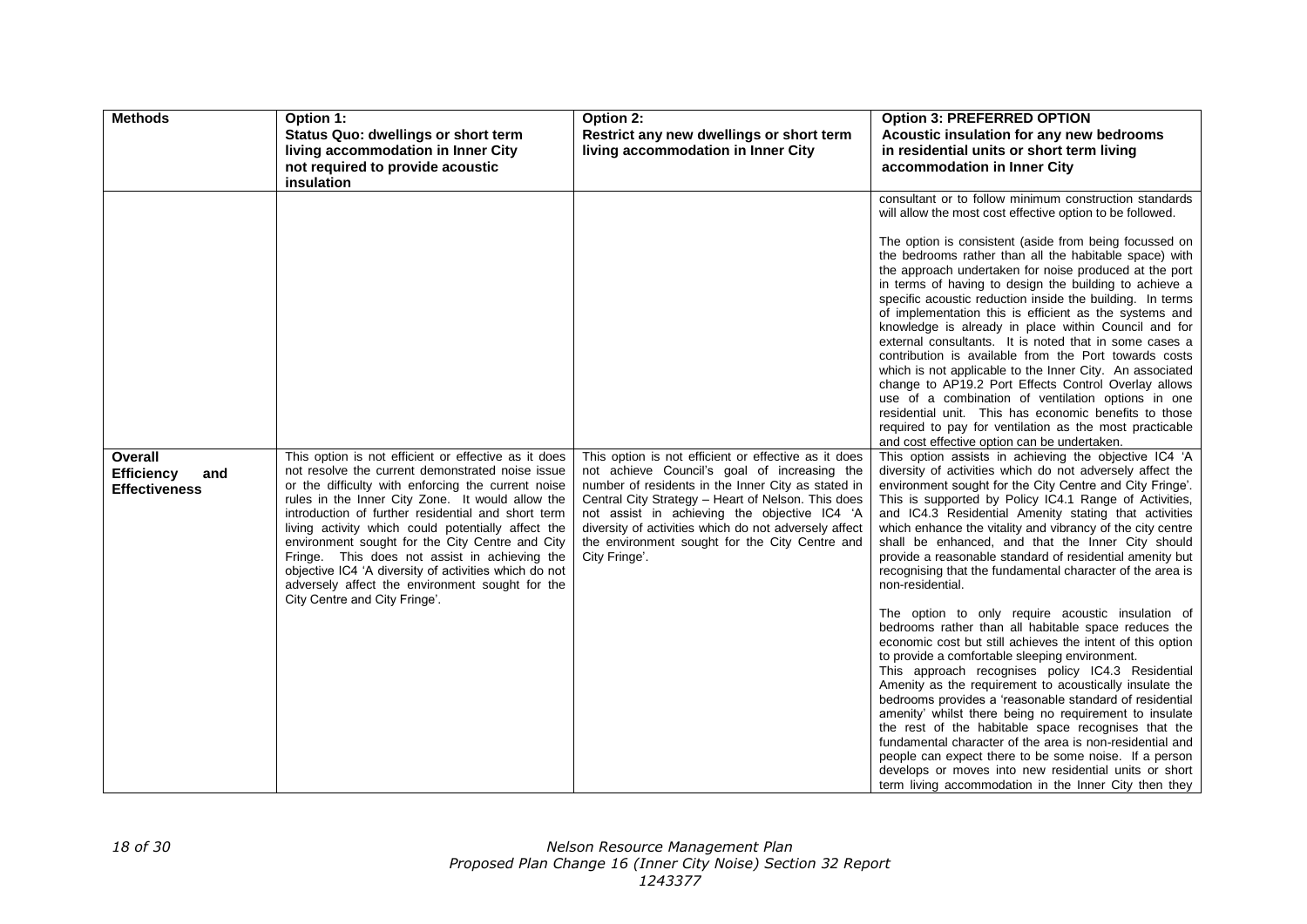| <b>Methods</b>                      | Option 1:<br><b>Status Quo: dwellings or short term</b><br>living accommodation in Inner City<br>not required to provide acoustic<br>insulation                                                                                                                                                                                                                             | Option 2:<br>Restrict any new dwellings or short term<br>living accommodation in Inner City                                                                                                                                                                                                                                 | <b>Option 3: PREFERRED OPTION</b><br>Acoustic insulation for any new bedrooms<br>in residential units or short term living<br>accommodation in Inner City                                                                                                                                                                                                     |
|-------------------------------------|-----------------------------------------------------------------------------------------------------------------------------------------------------------------------------------------------------------------------------------------------------------------------------------------------------------------------------------------------------------------------------|-----------------------------------------------------------------------------------------------------------------------------------------------------------------------------------------------------------------------------------------------------------------------------------------------------------------------------|---------------------------------------------------------------------------------------------------------------------------------------------------------------------------------------------------------------------------------------------------------------------------------------------------------------------------------------------------------------|
|                                     |                                                                                                                                                                                                                                                                                                                                                                             |                                                                                                                                                                                                                                                                                                                             | have made this choice based on the fundamental<br>character of the area.<br>This option is the most efficient and effective as it                                                                                                                                                                                                                             |
|                                     |                                                                                                                                                                                                                                                                                                                                                                             |                                                                                                                                                                                                                                                                                                                             | ensures those receiving noise in the Inner City<br>undertake actions which help to reduce the impact of the<br>noise. This recognises the Plan policy direction that the<br>Inner City is a vibrant place and a place where<br>residential use is provided for, and an appropriate level<br>of amenity established.                                           |
|                                     |                                                                                                                                                                                                                                                                                                                                                                             |                                                                                                                                                                                                                                                                                                                             | Consistency with Plan provisions for noise provisions<br>relating to both the Port (specific design to an internal<br>noise reduction level) and the airport (minimum standard<br>approach) also makes this an efficient option as Council<br>and the community have experience in this area.                                                                 |
| <b>Appropriateness</b>              | This option is not appropriate as it does not<br>achieve objective IC4 Activity and Adverse Effects<br>and does not assist in resolving the current<br>demonstrated noise issue or the difficulty with<br>enforcing the current noise rules in the Inner City<br>Zone.                                                                                                      | This option is not appropriate as it does not assist<br>in resolving the noise issue and does not achieve<br>Council's Heart of Nelson goal of increasing the<br>number of residents in the Inner City. It also is not<br>appropriate as it removes a housing choice from<br>people for whom it is a desirable alternative. | This option is appropriate as, in conjunction with other<br>methods proposed, it allows for increased residential<br>activity in the Inner City while recognising that it is a<br>noisier place than the Residential Zone. This means<br>measures should be undertaken by those wanting to live<br>there to reduce the impact of that noise on their amenity. |
|                                     | Any measures to manage the noise issue would<br>then be placed solely on the noise producers.                                                                                                                                                                                                                                                                               |                                                                                                                                                                                                                                                                                                                             | This option, in conjunction with other methods proposed,<br>splits the responsibility for managing the impact of noise<br>produced between both the produces and receivers.                                                                                                                                                                                   |
| <b>Risk of Acting</b>               | Not relevant to this option.                                                                                                                                                                                                                                                                                                                                                | A housing choice is removed. The City centre<br>does not benefit from an increased number of<br>residents.                                                                                                                                                                                                                  | Residential unit and short term living accommodation will<br>not be developed in the Inner City as additional costs<br>could be a barrier, thereby limiting activities.                                                                                                                                                                                       |
| <b>Risk of Not</b><br><b>Acting</b> | This option creates risk as the Plan sets the<br>expectation that the Inner City will be a place with<br>a diversity of activities creating vitality and vibrancy<br>with an increased level of noise than that<br>experienced in the Residential Zone. Residential,<br>or short term living accommodation activities<br>without acoustic insulation will always leave this | Residential activity will continue to grow in the<br>Inner City without the impact of noise in the Inner<br>City being addressed. This is anticipated to result<br>in an increased level of complaint and<br>enforcement activity.                                                                                          | Complaints, and possibly increased restrictions on noise<br>producing activities, may increase as more people move<br>to the Inner City and live in dwellings (or short term<br>accommodation) without acoustic insulation.<br>All onus for managing effects of noise will be placed on<br>noise producers which may not allow for activities to              |
| <b>Conclusion</b>                   | expectation exposed to complaint.                                                                                                                                                                                                                                                                                                                                           |                                                                                                                                                                                                                                                                                                                             | meet the vibrant Inner City policy direction set in the<br>Plan.<br>This option is the most appropriate for<br>achieving the objective of the Plan.                                                                                                                                                                                                           |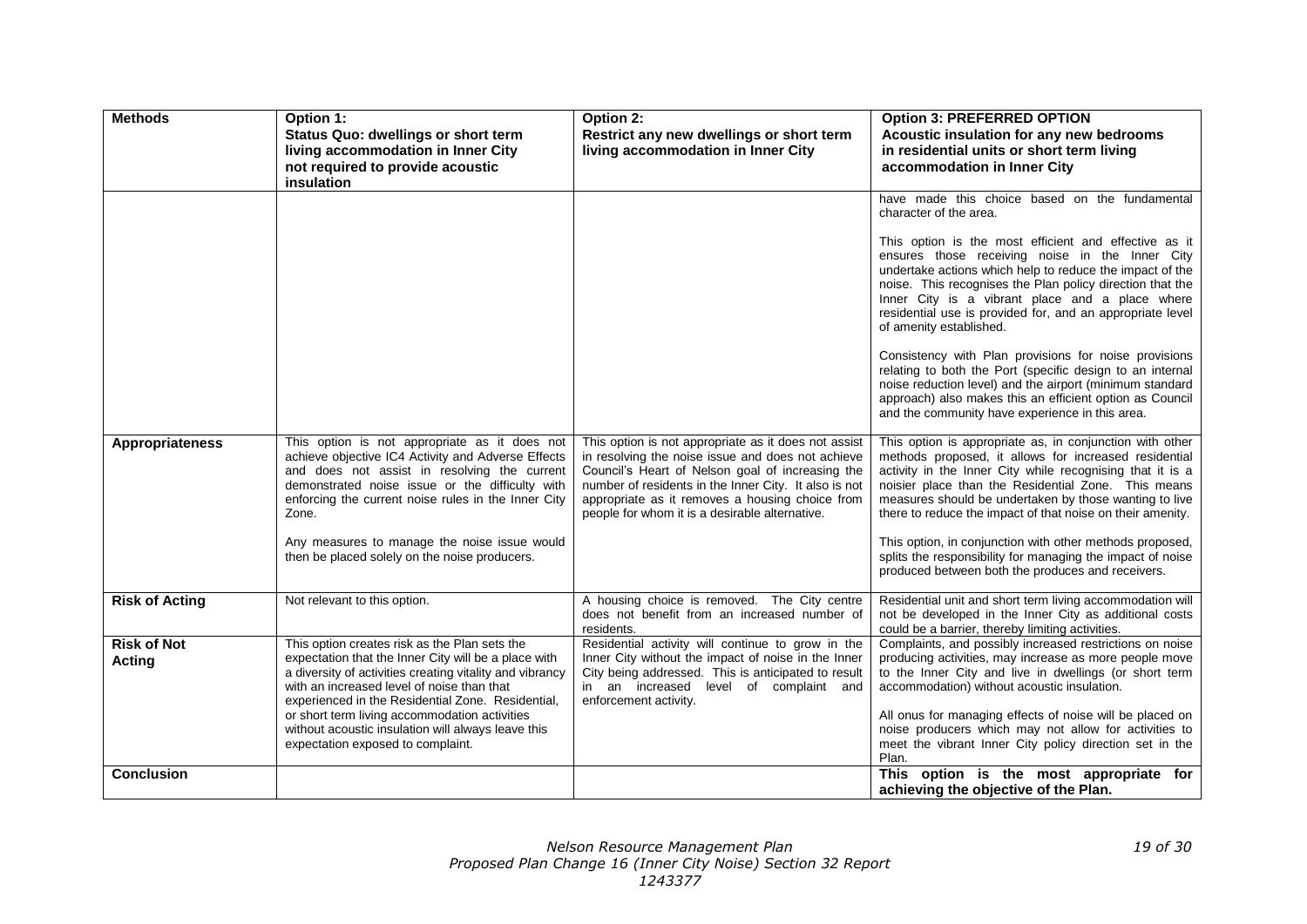**5.3.3 Amendment 2, Proposed new rule:** Introduce a new rule requiring new or extended 'Noise Generating Activities' to apply for a resource consent with the requirement for a noise management plan addressing location, noise production and management, acoustic insulation and any mitigation measures proposed. This change includes a definition of 'Noise Generating Activities' which includes the assembly of people inside or outside for a commercial activity at night time and where music is being played. The definition allows activities to operate later on Friday and Saturday nights than during the week, and allows a low level of music to be played without the need for a resource consent.

| <b>Methods</b>                                                                           | Option 1:<br>Status Quo: noise generating<br>activities not required to apply for<br>resource consent or have noise<br>management requirements up front<br>(but are regulated by a specified<br>noise limit)                                                                                                                                                                                                                                                                                                                                                                                                                                                                                                                                                                                                                                      | Option 2:<br>Restrict any new noise generating<br>activities in Inner City                                                                                                                                                                                                                                                                                                                                                                                                                                                                                                                                                                                                                                                                                                                                                                                                                                                                                                                                    | Option 3:<br>Noise generating activities required to apply<br>for resource consent including noise<br>management requirements up front                                                                                                                                                                                                                                                                                                                                                                                                                                                                                                                                                                                                                                                                                                               |
|------------------------------------------------------------------------------------------|---------------------------------------------------------------------------------------------------------------------------------------------------------------------------------------------------------------------------------------------------------------------------------------------------------------------------------------------------------------------------------------------------------------------------------------------------------------------------------------------------------------------------------------------------------------------------------------------------------------------------------------------------------------------------------------------------------------------------------------------------------------------------------------------------------------------------------------------------|---------------------------------------------------------------------------------------------------------------------------------------------------------------------------------------------------------------------------------------------------------------------------------------------------------------------------------------------------------------------------------------------------------------------------------------------------------------------------------------------------------------------------------------------------------------------------------------------------------------------------------------------------------------------------------------------------------------------------------------------------------------------------------------------------------------------------------------------------------------------------------------------------------------------------------------------------------------------------------------------------------------|------------------------------------------------------------------------------------------------------------------------------------------------------------------------------------------------------------------------------------------------------------------------------------------------------------------------------------------------------------------------------------------------------------------------------------------------------------------------------------------------------------------------------------------------------------------------------------------------------------------------------------------------------------------------------------------------------------------------------------------------------------------------------------------------------------------------------------------------------|
| Environmental,<br>Economic,<br>Social,<br>Implementation, and<br><b>Compliance Costs</b> | As a social cost it does not require noise<br>generating activities to take any measures when<br>they are being planned and developed to mitigate<br>against the levels of noise often produced by their<br>activities.<br>As more people and noise generating activities<br>occur in the city centre (as anticipated and<br>encouraged through the Central City Strategy -<br>Heart of Nelson) the potential for complaint grows<br>higher. This has the potential to negatively impact<br>on activities which add vibrancy to City Centre.<br>Additional ongoing compliance requirements<br>relating to increased complaints and related lack of<br>certainty for operators due to not knowing if their<br>operations can achieve the specified limit.<br>Onus for noise management solely on those<br>receiving noise (see table 5.3.2 above). | This option limits the establishment of new noise<br>generating activities which could be counter to<br>Council's policy direction of developing diversity of<br>activities and a vibrant city centre.<br>A portion of the community that desires the type of<br>entertainment that noise generating activities<br>provide would have limited opportunity to meet this<br>need. Also impacts on job creation and an income<br>generator.<br>Does not resolve the noise issue for any current<br>noise generating activities.<br>Resource consent process (possibly for more than<br>just noise issues) required to establish any noise<br>generating activity.<br>Plan Change process required.<br>Restriction could also apply to only allowing new<br>noise generating activities in an identified<br>'entertainment precinct'. This would focus noise<br>generation (and other associated issues) in one<br>area and due to Nelson's small size the effects<br>could be felt widely.<br>Not following this | Increased monetary cost to developers of noise<br>generating activities in the Inner City. Due to the wide<br>range of possible noise generating activities, locations<br>and buildings that house them costs have not been<br>calculated exactly but noise assessment and noise<br>management plan preparation Council has been<br>involved in have cost approximately \$3000. This<br>excludes any physical works that a developer may<br>have to undertake to improve the acoustic insulation of<br>their building.<br>Potential for this increased cost to restrict the economic<br>viability of development thereby reducing the<br>opportunity for more entertainment and employment<br>opportunities in the Inner City.<br>Requirement (cost and time) to undertake a plan<br>change process, plus additional resource consent<br>processing. |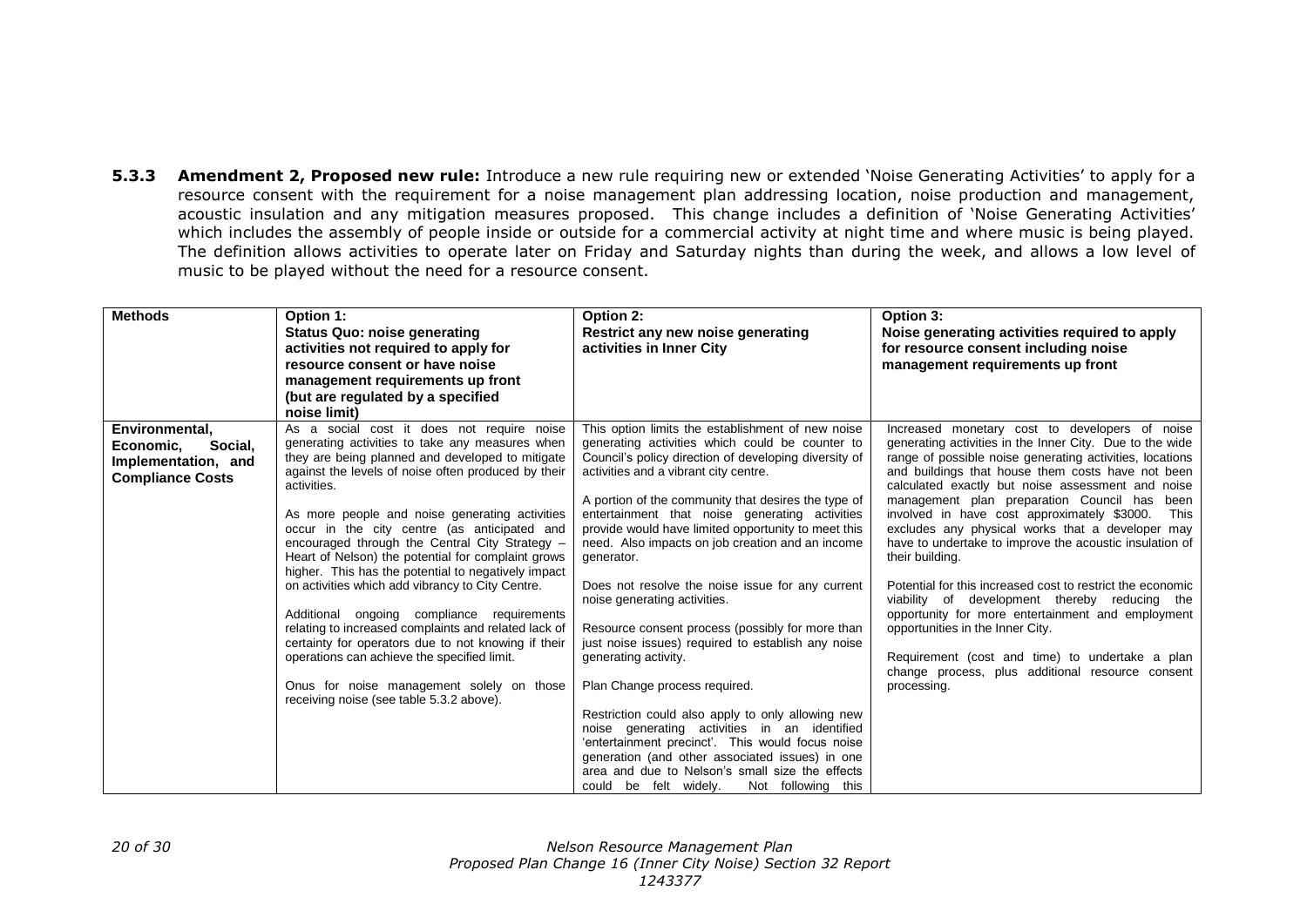| <b>Methods</b>                                                                              | Option 1:<br><b>Status Quo: noise generating</b><br>activities not required to apply for<br>resource consent or have noise<br>management requirements up front<br>(but are regulated by a specified<br>noise limit)                                                                                                             | Option 2:<br>Restrict any new noise generating<br>activities in Inner City                                                                                                                                         | Option 3:<br>Noise generating activities required to apply<br>for resource consent including noise<br>management requirements up front                                                                                                                                                                                                                                                                                                                                                                                                                                                                                                                                                                                                                                                                                                                                                                                                                                                                                                                |
|---------------------------------------------------------------------------------------------|---------------------------------------------------------------------------------------------------------------------------------------------------------------------------------------------------------------------------------------------------------------------------------------------------------------------------------|--------------------------------------------------------------------------------------------------------------------------------------------------------------------------------------------------------------------|-------------------------------------------------------------------------------------------------------------------------------------------------------------------------------------------------------------------------------------------------------------------------------------------------------------------------------------------------------------------------------------------------------------------------------------------------------------------------------------------------------------------------------------------------------------------------------------------------------------------------------------------------------------------------------------------------------------------------------------------------------------------------------------------------------------------------------------------------------------------------------------------------------------------------------------------------------------------------------------------------------------------------------------------------------|
|                                                                                             |                                                                                                                                                                                                                                                                                                                                 | 'entertainment precinct' approach allows a spread<br>of activity across the city enhancing vitality and<br>vibrancy and allowing a more diverse mix of<br>activity in different areas.                             |                                                                                                                                                                                                                                                                                                                                                                                                                                                                                                                                                                                                                                                                                                                                                                                                                                                                                                                                                                                                                                                       |
| Environmental,<br>Economic,<br>Social,<br>Implementation, and<br><b>Compliance Benefits</b> | No additional costs to development of noise<br>generating activities in the Inner City. Leaves any<br>acoustic insulation / noise management provided<br>in the up front development of the premises as a<br>voluntary measure.<br>No Plan Change measures required and retains<br>existing understanding of Plan requirements. | Effectively caps the number of noise generating<br>activities in the city centre thereby controlling noise<br>production. Extent of future enforcement resource<br>required from Council is more accurately known. | Places onus for noise management on both the noise<br>emitter (within the Inner City) and the noise receiver (for<br>residents of the Inner City).<br>Ensures a proactive, up front approach to managing<br>noise before a potential problem is created.<br>Definition of noise generating activity can be tailored to<br>allow activities which produce low levels of noise, or are<br>open later on a Friday or Saturday night to operate<br>without the need for a resource consent up front.<br>Increases certainty for all parties including an operator of<br>a noise generating activity as they can gain a resource<br>consent (including an approved noise management plan)<br>identifying actions they need to carry out in the<br>management of noise.<br>Improved noise management allows additional activity in<br>the city centre but with reduced adverse effects from<br>noise. This supports NRMP policies to enhance vitality<br>and vibrancy, manage adverse effects, and provide a<br>reasonable standard of residential amenity. |
| Overall<br><b>Efficiency</b><br>and<br><b>Effectiveness</b>                                 | This option is not efficient or effective as it does<br>not resolve the current demonstrated noise issue<br>or the difficulty with enforcing the current noise<br>rules in the Inner City Zone.                                                                                                                                 | This option is not efficient or effective as it does<br>not resolve the current demonstrated noise issue<br>or the difficulty with enforcing the current noise<br>rules in the Inner City Zone.                    | This option is the most efficient and effective as it<br>ensures those producing noise in the Inner City<br>undertake actions which help to reduce the emission and<br>impact of that noise. This recognises the Plan policy<br>direction that the Inner City is a vibrant place, but also a<br>place where residential use is encouraged. It does this<br>by allowing the noise generating activities (subject to<br>consent) but limiting the effects on other more noise<br>sensitive activities within and adjoining the zone.<br>For the reasons stated above this option assists in<br>achieving the objective IC4 'A diversity of activities which<br>do not adversely affect the environment sought for the                                                                                                                                                                                                                                                                                                                                   |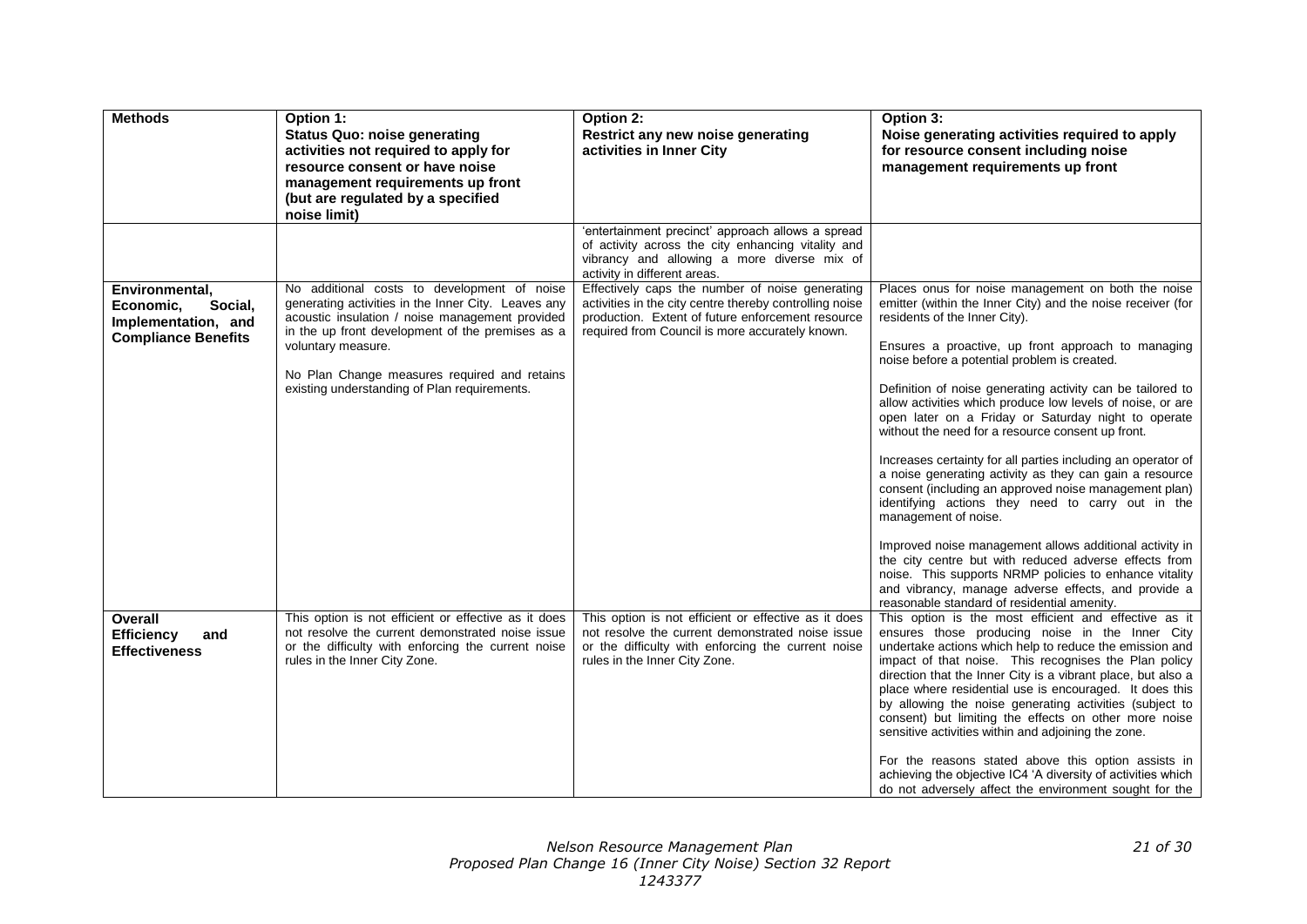| <b>Methods</b>               | Option 1:<br><b>Status Quo: noise generating</b><br>activities not required to apply for<br>resource consent or have noise<br>management requirements up front<br>(but are regulated by a specified<br>noise limit) | Option 2:<br>Restrict any new noise generating<br>activities in Inner City                                                                                                                                                                       | Option 3:<br>Noise generating activities required to apply<br>for resource consent including noise<br>management requirements up front                                                                                                                                                                                                                                                                                                                                                                                                                                                                                         |
|------------------------------|---------------------------------------------------------------------------------------------------------------------------------------------------------------------------------------------------------------------|--------------------------------------------------------------------------------------------------------------------------------------------------------------------------------------------------------------------------------------------------|--------------------------------------------------------------------------------------------------------------------------------------------------------------------------------------------------------------------------------------------------------------------------------------------------------------------------------------------------------------------------------------------------------------------------------------------------------------------------------------------------------------------------------------------------------------------------------------------------------------------------------|
|                              |                                                                                                                                                                                                                     |                                                                                                                                                                                                                                                  | City Centre and City Fringe'. This is supported by Policy<br>IC4.1 Range of Activities, and IC4.3 Residential Amenity<br>stating that activities which enhance the vitality and<br>vibrancy of the city centre shall be enhanced, and that<br>the Inner City should provide a reasonable standard of<br>residential amenity but recognising that the fundamental<br>character of the area is non-residential. In addition it<br>gives effect to policy IC4.2 'adverse effects' seeking that<br>activities should not give rise to effects which adversely<br>affect the character of the City Centre and City Fringe<br>areas. |
| <b>Appropriateness</b>       | This option is not appropriate as it does not<br>resolve the current demonstrated noise issue or<br>the difficulty with enforcing the current noise rules<br>in the Inner City Zone.                                | This option is not appropriate as it does not<br>resolve the current demonstrated noise issue or<br>the difficulty with enforcing the current noise rules<br>in the Inner City Zone.                                                             | This option is appropriate as, in conjunction with other<br>methods proposed, it specifically requires that noise<br>generating activities recognise and proactively manage<br>the issue of noise emission from their activities. In doing<br>this the rule and the NRMP Objectives and Policies still<br>anticipate noise generating activities as an integral part<br>of the Inner City environment. This means measures<br>should be undertaken by those wanting to produce noise<br>to manage this at a level appropriate in the Inner City<br>environment.                                                                |
|                              |                                                                                                                                                                                                                     |                                                                                                                                                                                                                                                  | This option, in conjunction with other methods proposed,<br>splits the responsibility for managing the impact of noise<br>produced between both the produces and receivers.                                                                                                                                                                                                                                                                                                                                                                                                                                                    |
| <b>Risk of Acting</b>        | Risk of acting 'ie doing nothing' is that the noise<br>issue is not resolved as expected by the<br>Environment Court. Council is exposed to a legal<br>challenge over management of noise.                          | Future growth of noise generating activities is<br>restricted. If a 'entertainment precinct' approach<br>was undertaken risk is noise and associated<br>issues would cumulate and due to Nelson's small<br>size the effects could be felt widely | New Noise Generating Activities will not be developed in<br>the Inner City as additional costs could be a barrier.                                                                                                                                                                                                                                                                                                                                                                                                                                                                                                             |
| <b>Risk of Not</b><br>Acting | See above.                                                                                                                                                                                                          | The existing identified noise issues are unresolved<br>as expected by the Environment Court. Council is<br>exposed to a legal challenge over management of<br>noise.                                                                             | Complaints and enforcement action may increase if<br>more noise generating activities establish without<br>considering noise management upfront.<br>All onus for managing effects of noise may be placed on<br>noise receivers which is an unfair distribution of<br>responsibility and may not meet the vibrant Inner City<br>policy direction set in the Plan.                                                                                                                                                                                                                                                               |
| <b>Conclusion</b>            |                                                                                                                                                                                                                     |                                                                                                                                                                                                                                                  | This option is the most appropriate for<br>achieving the objective of the Plan.                                                                                                                                                                                                                                                                                                                                                                                                                                                                                                                                                |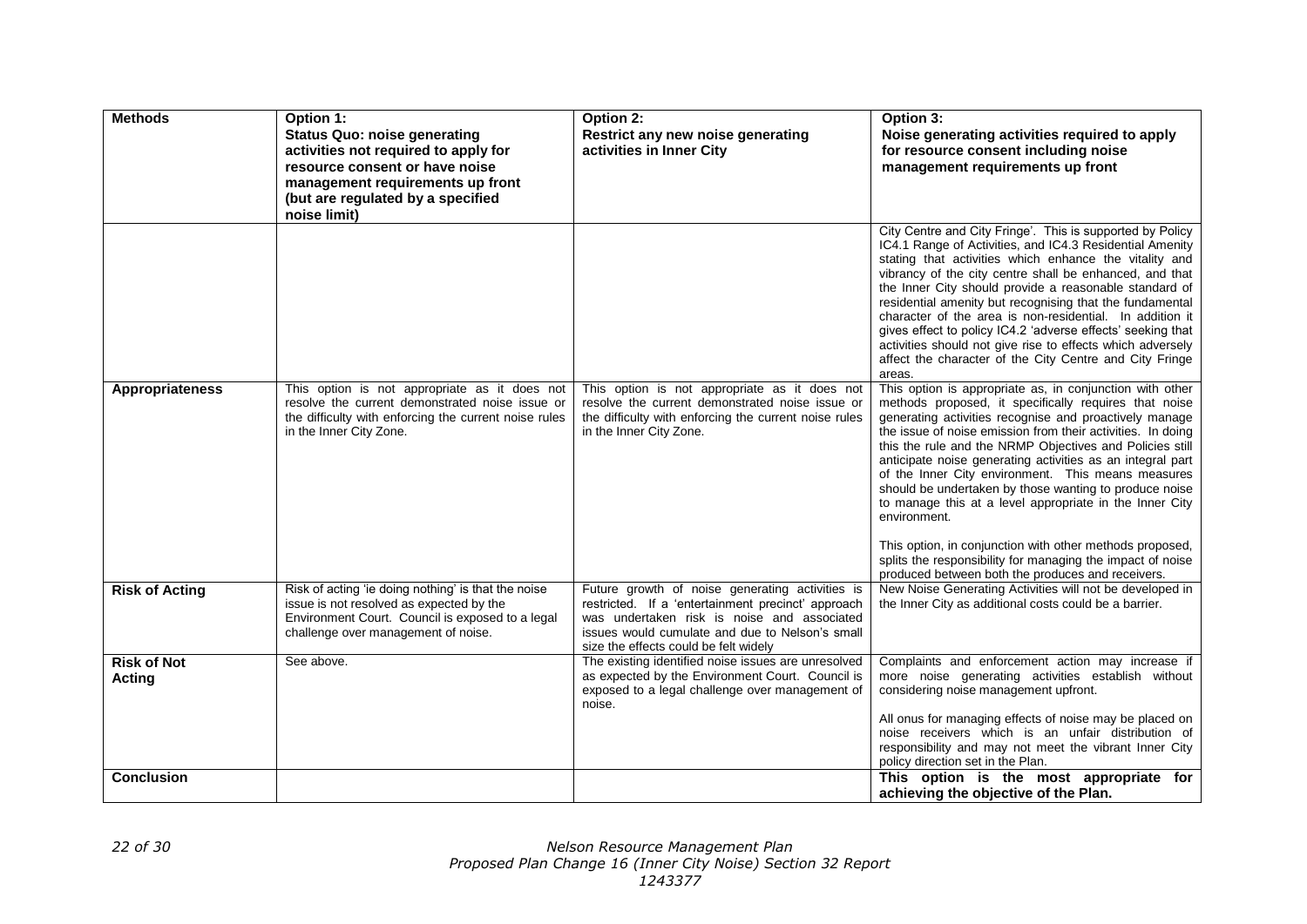**5.3.4 Amendment 3, Proposed New Rule**: Plan provision retaining control over maximum noise level (L<sub>AFmax</sub>) at night time. This provision is part of the current rule ICr.42 dealing with noise in the Inner City which is proposed to be removed under this Plan Change (see Amendment 5 below). L<sub>AFmax</sub> control at night time provides an upper limit to single noise events such as a higher noise level for a short duration; this provides a level of certainty around the limits to a single 'spike' of sound. Note this does not act as a limit that a more continuous source of noise (such as music playing continuously or an air conditioner unit) can generally operate to and be deemed to be reasonable and not excessive.

| <b>Methods</b>                                                                              | Option 1:<br><b>Retain Existing Rules</b>                                                                                                    | Option 2:<br>Include specific bass frequency control with<br>LAFmax control                                                                                                                                                                                                                                                                                                                                                                                                                                                                                                                                                                                                | Option 3:<br>Plan provision retaining control over night time<br>maximum noise level (LAFmax) at any frequency.                                                                                                                                                                                                                                                                                                                                                                                                                                                                                                                               |
|---------------------------------------------------------------------------------------------|----------------------------------------------------------------------------------------------------------------------------------------------|----------------------------------------------------------------------------------------------------------------------------------------------------------------------------------------------------------------------------------------------------------------------------------------------------------------------------------------------------------------------------------------------------------------------------------------------------------------------------------------------------------------------------------------------------------------------------------------------------------------------------------------------------------------------------|-----------------------------------------------------------------------------------------------------------------------------------------------------------------------------------------------------------------------------------------------------------------------------------------------------------------------------------------------------------------------------------------------------------------------------------------------------------------------------------------------------------------------------------------------------------------------------------------------------------------------------------------------|
| Environmental,<br>Social,<br>Economic.<br>Implementation, and<br><b>Compliance Costs</b>    | which<br>Retention of the rules<br>currently contain the Lmax control is<br>discussed in full in sections 5.3.5<br>and 5.3.6 Option 1 below. | Specific bass frequency control (depending on the levels<br>set) can constrain activities which seek to produce<br>higher levels of bass.<br>Enforcement of a specific bass frequency control will be<br>difficult due to remaining levels of contamination and the<br>need to use a specialist noise meter for that component<br>of the noise spectrum whilst the rest is managed under<br>option discussed in section 5.3.6 below.<br>Requirement (cost and time) to undertake a plan change<br>process.                                                                                                                                                                 | Some commercial activities (including construction) may be<br>limited in the extent of noise they can produce.<br>Requirement (cost and time) to undertake a plan change<br>process.                                                                                                                                                                                                                                                                                                                                                                                                                                                          |
| Environmental.<br>Social,<br>Economic,<br>Implementation, and<br><b>Compliance Benefits</b> |                                                                                                                                              | Bass frequencies and maximum noise have a defined<br>numerical limit.<br>LAFmax control at night time provides an upper limit to<br>single noise events which provides a level of certainty<br>around the limits to a single 'spike' of sound. Note this<br>does not act as a limit that a more continuous source of<br>noise can generally operate to and be deemed to be<br>reasonable and not excessive.<br>The LAFmax control proposed is consistent with that for the<br>Residential Zone so a single noise source heard across<br>both zones will be managed in the same way and at the<br>same level.<br>Assists in achieving the amenity sought for the Inner City | $L_{\text{AFmax}}$ control at night time provides an upper limit to single noise<br>events which provides a level of certainty around the limits to a<br>single 'spike' of sound. Note this does not act as a limit that a<br>more continuous source of noise can generally operate to and<br>be deemed to be reasonable and not excessive.<br>The $L_{AFmax}$ control proposed is consistent with that for the<br>Residential Zone so a single noise source heard across both<br>zones will be managed in the same way and at the same level.<br>Assists in achieving the amenity sought for the Inner City and<br><b>Residential Zones.</b> |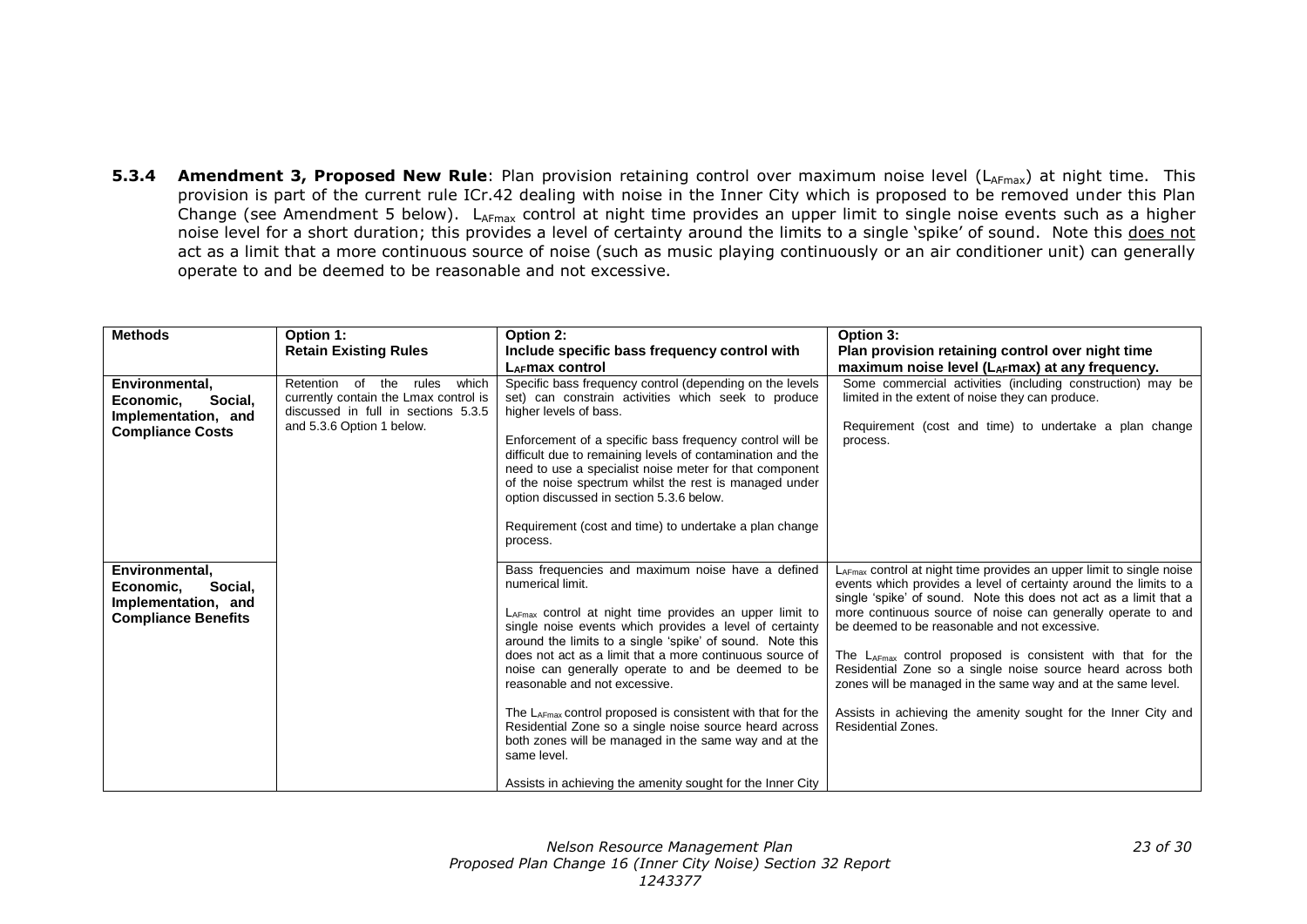| <b>Methods</b>           | Option 1:                    | Option 2:                                                                                                      | Option 3:                                                                                                                          |
|--------------------------|------------------------------|----------------------------------------------------------------------------------------------------------------|------------------------------------------------------------------------------------------------------------------------------------|
|                          | <b>Retain Existing Rules</b> | Include specific bass frequency control with                                                                   | Plan provision retaining control over night time                                                                                   |
|                          |                              | $L_{AF}$ max control                                                                                           | maximum noise level $(L_{AF}$ max) at any frequency.                                                                               |
|                          |                              | and Residential Zones.                                                                                         |                                                                                                                                    |
| Overall                  |                              | This option has limited efficiency and effectiveness as                                                        | This option is the most efficient and effective as it retains a 'cap'                                                              |
| <b>Efficiency</b><br>and |                              | the bass frequency control would still be subject to some                                                      | on maximum noise levels permitted at night time and in a                                                                           |
| <b>Effectiveness</b>     |                              | level of contamination. Whilst not as significant as that                                                      | manner which is consistent with that allowable in the Residential                                                                  |
|                          |                              | experienced for general noise currently it could still                                                         | Zone. It also acts as part of the package of noise control                                                                         |
|                          |                              | present difficulties in measurement and enforcement -                                                          | measures proposed under this Plan Change.                                                                                          |
|                          |                              | particularly as other frequencies would be assessed                                                            |                                                                                                                                    |
|                          |                              | under the RMA noise provisions.                                                                                |                                                                                                                                    |
| <b>Appropriateness</b>   |                              | This option of including the bass noise limits is not                                                          | This option is appropriate as it forms part of the wider package of                                                                |
|                          |                              | appropriate as it does not resolve the noise issue,<br>particularly in regard to the noise receivers, but also | methods in the Plan Change to manage noise in the Inner City.<br>This assists in achieving the standard of amenity desired for the |
|                          |                              | noise producers, and noise enforcement as there is still                                                       | City Centre and surrounding residential area as set out in the                                                                     |
|                          |                              | some level of contamination when carrying out noise                                                            | Plan.                                                                                                                              |
|                          |                              | measurements.                                                                                                  |                                                                                                                                    |
| <b>Risk of Acting</b>    |                              | Bass frequencies provisions are difficult to enforce and                                                       | No identified risk as this is effectively retention of an existing                                                                 |
|                          |                              | similar problems to that which currently occur are likely                                                      | provision that is able to be monitored and enforced.                                                                               |
|                          |                              | to develop.                                                                                                    |                                                                                                                                    |
| <b>Risk of Not</b>       |                              | Bass levels and maximum noise are not specifically                                                             | This aspect of the package of methods under this Plan Change                                                                       |
| Acting                   |                              | managed by the Plan. Lack of a specified maximum                                                               | is not given effect to and the specified maximum noise level is                                                                    |
|                          |                              | noise level reduces the level of certainty to residents as                                                     | not provided.                                                                                                                      |
|                          |                              | to the maximum noise they can expect to experience.                                                            |                                                                                                                                    |
| <b>Conclusion</b>        |                              |                                                                                                                | This option is the most appropriate for achieving the                                                                              |
|                          |                              |                                                                                                                | objective of the Plan.                                                                                                             |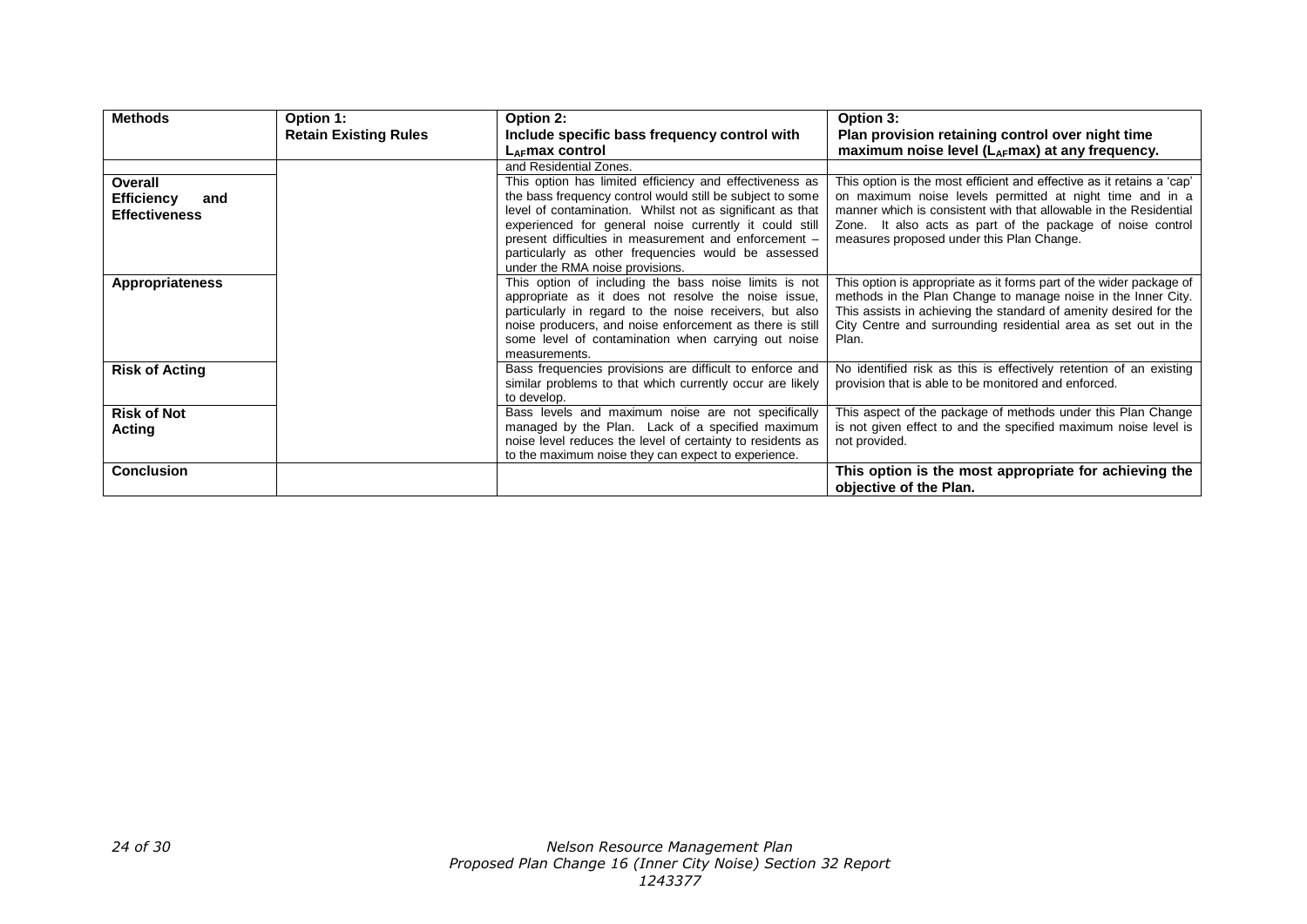**5.3.5 Amendment 4, Retain and Amend Existing Rule**: Retain rule ICr.43 'Noise – at residential boundary' (with minor amendments). This Inner City Zone rule provides specific noise levels which cannot be exceeded when received within any site in the Residential Zone. The change involves minor amendments to the existing rule to better reflect the construction noise standard and to allow a change from NZS6801:1991 and NZS6802:1991 to the 2008 versions of the same standards. In addition specific assessment criteria and explanations are added where these previously did not exist. The amendments also allow a broader set of construction activities to utilise the construction noise standard than is currently the case, but otherwise result in no change to the permitted noise levels heard in the Residential Zone.

| <b>Methods</b>                                                                              | Option 1:                                                                                                                                                                                                                                                                                                                                                                                                                                                                                                                                                                                                                                                                                     | Option 2:                                                                                                                                                                                                                                                                                                                                                                                                                                           | Option 3:                                                                                                                                                                                                                                                                                                                                                                                                                                                                                                      |
|---------------------------------------------------------------------------------------------|-----------------------------------------------------------------------------------------------------------------------------------------------------------------------------------------------------------------------------------------------------------------------------------------------------------------------------------------------------------------------------------------------------------------------------------------------------------------------------------------------------------------------------------------------------------------------------------------------------------------------------------------------------------------------------------------------|-----------------------------------------------------------------------------------------------------------------------------------------------------------------------------------------------------------------------------------------------------------------------------------------------------------------------------------------------------------------------------------------------------------------------------------------------------|----------------------------------------------------------------------------------------------------------------------------------------------------------------------------------------------------------------------------------------------------------------------------------------------------------------------------------------------------------------------------------------------------------------------------------------------------------------------------------------------------------------|
|                                                                                             | <b>Retain and Amend Existing Rule to</b>                                                                                                                                                                                                                                                                                                                                                                                                                                                                                                                                                                                                                                                      | Increase noise levels for noise produced in                                                                                                                                                                                                                                                                                                                                                                                                         | Delete existing rule and utilise RMA                                                                                                                                                                                                                                                                                                                                                                                                                                                                           |
|                                                                                             | update NZS noise standard and                                                                                                                                                                                                                                                                                                                                                                                                                                                                                                                                                                                                                                                                 | Inner City Zone and received in the                                                                                                                                                                                                                                                                                                                                                                                                                 | provisions for managing noise as is                                                                                                                                                                                                                                                                                                                                                                                                                                                                            |
|                                                                                             | modify construction provision                                                                                                                                                                                                                                                                                                                                                                                                                                                                                                                                                                                                                                                                 | <b>Residential Zone</b>                                                                                                                                                                                                                                                                                                                                                                                                                             | proposed for Inner City                                                                                                                                                                                                                                                                                                                                                                                                                                                                                        |
| Environmental,<br>Social.<br>Economic.<br>Implementation, and<br><b>Compliance Costs</b>    | Amendments to use 2008 standards require the<br>enforcement team to use a different noise<br>measurement practice than they do now - training<br>maybe required.<br>The full use of the construction noise standard<br>expands this aspect of allowable noise production<br>from 'building and demolition' to all construction<br>activities covered by the standard (for example<br>road maintenance), thereby increasing the number<br>of activities that can produce additional noise<br>which is then received in the Residential Zone.<br>This will potentially increase the amount of<br>construction noise received in the Residential<br>Zone. This can led to an environmental cost. | An increase in permitted noise levels will reduce the<br>amenity (in terms of noise) of the adjacent<br>Residential Zone below that expected.<br>Increased<br>limits<br>encourage<br>may<br>not<br>owners/operators of noise generating activities to<br>seek other ways of reducing noise emissions.<br>Requirement (cost and time) to undertake a plan<br>change process, plus increased likelihood of a<br>protracted process due to objections. | Removal of a specific noise limit for Inner City Noise<br>heard in the Residential Zone results in uncertainty<br>for residents and noise producers over what is an<br>acceptable level of noise.<br>Noise control for the Residential Zone would then be<br>inconsistent between noise produced within the Zone<br>and noise received from the Inner City Zone.<br>Requirement (cost and time) to undertake a plan<br>change process, plus increased likelihood of a<br>protracted process due to objections. |
| Environmental,<br>Economic.<br>Social.<br>Implementation, and<br><b>Compliance Benefits</b> | The noise permitted in the Residential Zone is not<br>changed from that permitted under the current<br>operative rule – this maintains certainty and<br>consistency for residents of this area and<br>importantly retains the level of residential amenity<br>anticipated in the Residential Zone.<br>Amended rule better reflects current standards and<br>its enforceability is improved by including specific<br>explanations and reasons in the rule.<br>As noted in 'costs' above there is a proposed<br>increase in the number of construction type                                                                                                                                     | Increased level provides limited improvement in<br>ability for Inner City noise producers to operate<br>within a new noise level.<br>Increased level provides limited improvement in<br>enforceability, particularly when measuring against<br>background noise.                                                                                                                                                                                    | Removes the current difficulties in enforcement of<br>existing rules.<br>It recognises an enforcement officer's ability to use<br>their experience and judgement within the bounds of<br>the RMA (Sec 16 and 327) to carry out enforcement.<br>Consistent with noise management proposed for within<br>the Inner City Zone.                                                                                                                                                                                    |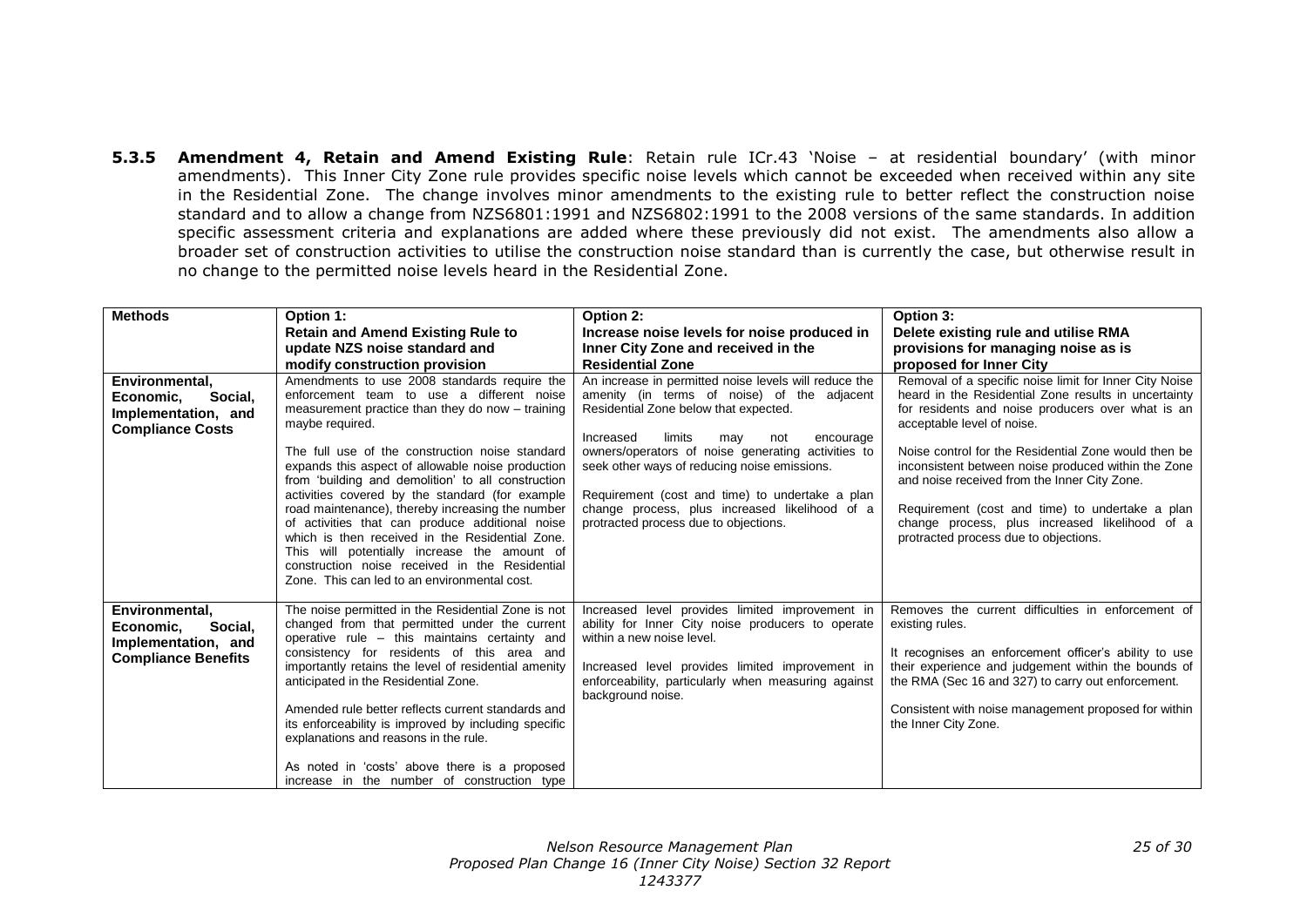| <b>Methods</b>                                              | Option 1:                                                                                                                                                                                                                                                                                                                                                                                                  | Option 2:                                                                                                                                                                                                                                                                                   | Option 3:                                                                                                                                                                                                                                                                                                                                                                                                                                                          |
|-------------------------------------------------------------|------------------------------------------------------------------------------------------------------------------------------------------------------------------------------------------------------------------------------------------------------------------------------------------------------------------------------------------------------------------------------------------------------------|---------------------------------------------------------------------------------------------------------------------------------------------------------------------------------------------------------------------------------------------------------------------------------------------|--------------------------------------------------------------------------------------------------------------------------------------------------------------------------------------------------------------------------------------------------------------------------------------------------------------------------------------------------------------------------------------------------------------------------------------------------------------------|
|                                                             | <b>Retain and Amend Existing Rule to</b><br>update NZS noise standard and                                                                                                                                                                                                                                                                                                                                  | Increase noise levels for noise produced in<br>Inner City Zone and received in the                                                                                                                                                                                                          | Delete existing rule and utilise RMA<br>provisions for managing noise as is                                                                                                                                                                                                                                                                                                                                                                                        |
|                                                             | modify construction provision                                                                                                                                                                                                                                                                                                                                                                              | <b>Residential Zone</b>                                                                                                                                                                                                                                                                     | proposed for Inner City                                                                                                                                                                                                                                                                                                                                                                                                                                            |
|                                                             | activities that can produce a higher level of noise<br>leading to an environmental cost - this is also a<br>economic benefit due to the need to undertake<br>construction within the city which does not always<br>meet the standard noise limits. Construction is a<br>relatively short term activity that is necessary for<br>the economic well being of Nelson.<br>Limited change to the NRMP required. |                                                                                                                                                                                                                                                                                             |                                                                                                                                                                                                                                                                                                                                                                                                                                                                    |
| Overall<br><b>Efficiency</b><br>and<br><b>Effectiveness</b> | This option is the most efficient and effective as it<br>maintains the current operative rule and updates it<br>to the current New Zealand Standard for noise<br>management - including the construction noise<br>standard.                                                                                                                                                                                | This option has some efficiencies and effectiveness<br>as it provides an increased ability for noise<br>producers to operate with a higher permitted noise<br>level. In regard to noise receivers however it<br>increases their exposure to noise, without any<br>means of mitigating this. | This option has some efficiencies and effectiveness as<br>it allows enforcement to be undertaken without relying<br>noise measurement in situations where<br>on<br>contamination exists (however this issue is not as<br>prevalent as it is when attempting to carry out<br>measurements within the Inner City), and is consistent<br>with the approach proposed in the Inner City Zone.<br>However it reduces certainty for residents of the<br>Residential Zone. |
| <b>Appropriateness</b>                                      | This option is appropriate as it maintains the<br>current noise environment for the Residential Zone<br>adjacent to the Inner City.                                                                                                                                                                                                                                                                        | This option is not appropriate as it does not resolve<br>the noise issue, particularly in regard to the noise<br>receivers and reduces the amenity levels expected<br>in the Residential Zone.                                                                                              | This option is not appropriate as the enforcement<br>issues of the city centre are not present, or not as<br>prevalent in the surrounding Residential Zone and<br>therefore the specific noise limits can be retained. Use<br>of specific noise limits confirms the level of amenity<br>expected and experienced in the Residential Zone is<br>retained.                                                                                                           |
| <b>Risk of Acting</b>                                       | Limited risk of acting as the proposal substantially<br>retains the current rule and any amendments do<br>not significantly change its intent.                                                                                                                                                                                                                                                             | Residents of the Residential Zone experience a<br>higher level of noise and subsequent reduction in<br>amenity.                                                                                                                                                                             | Removal of a specific noise limit in the Residential<br>Zone results in uncertainty from residents and noise<br>producers over what is an acceptable level of noise<br>and makes noise enforcement in the Residential Zone<br>adjacent to the Inner City inconsistent with other<br>Residential Zone areas.                                                                                                                                                        |
| <b>Risk of Not</b><br>Acting                                | Limited risk of not acting as the proposal is to<br>basically retain the current rule otherwise it would<br>become out of date as it uses an older (although<br>still applicable) standard and is not updated in line<br>with the rest of the proposed Plan Change.                                                                                                                                        | Limited risk of not acting as the current operative<br>noise limits remain in place.                                                                                                                                                                                                        | Limited risk of not acting as the current operative noise<br>limits remain in place.                                                                                                                                                                                                                                                                                                                                                                               |
| <b>Conclusion</b>                                           | This option is the most appropriate for<br>achieving the objective of the Plan.                                                                                                                                                                                                                                                                                                                            |                                                                                                                                                                                                                                                                                             |                                                                                                                                                                                                                                                                                                                                                                                                                                                                    |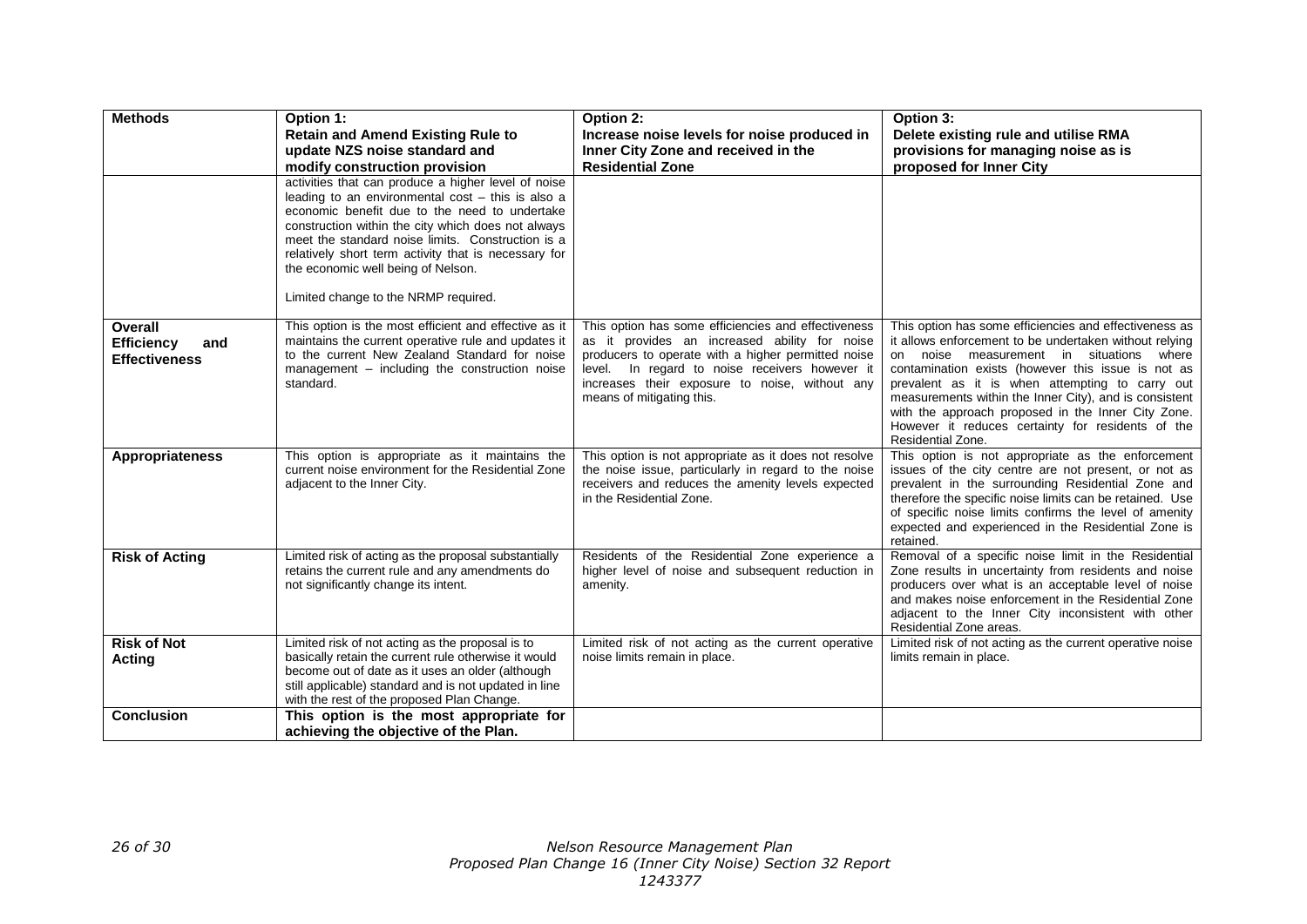**5.3.6 Amendment 5, Approach to existing rule ICr.42 'Noise':** Utilise noise provisions of the Resource Management Act for enforcement of noise in the Inner City Zone, specifically Section 16 'Duty to avoid unreasonable noise' and Section 327 'Issue and effect of excessive noise direction'. This involves the removal rule ICr.42 'Noise' which currently relies on the measurement of specific noise levels produced by an individual activity. The current rule resulted in enforcement difficulties and an Environment Court decision. See Section 2 for further details.

| <b>Methods</b>                                                                              | Option 1:<br><b>Retain Existing Rule</b>                                                                                                                                                                                                                                                                                                                                                                                                        | Option 2:<br><b>Increase Noise limit</b>                                                                                                                                                                                                                                                                                                                                                                                                                                                                                                                                                                                            | Option 3:<br><b>Remove Existing Rule and Enforce Noise</b>                                                                                                                                                                                                                                                                                                                                                                                                                                                                                                                                                     |
|---------------------------------------------------------------------------------------------|-------------------------------------------------------------------------------------------------------------------------------------------------------------------------------------------------------------------------------------------------------------------------------------------------------------------------------------------------------------------------------------------------------------------------------------------------|-------------------------------------------------------------------------------------------------------------------------------------------------------------------------------------------------------------------------------------------------------------------------------------------------------------------------------------------------------------------------------------------------------------------------------------------------------------------------------------------------------------------------------------------------------------------------------------------------------------------------------------|----------------------------------------------------------------------------------------------------------------------------------------------------------------------------------------------------------------------------------------------------------------------------------------------------------------------------------------------------------------------------------------------------------------------------------------------------------------------------------------------------------------------------------------------------------------------------------------------------------------|
| Environmental,<br>Social,<br>Economic,<br>Implementation, and<br><b>Compliance Costs</b>    | Demonstrated problems applying and enforcing<br>rule ICr.42 in particular with resulting costs for<br>amenity reduction, and compliance in particular.<br>Also difficult for noise producers due to uncertainty<br>around acceptability of noise levels (due to inability<br>to reliably measure and enforce the stated levels -<br>see issue statement).<br>Inability to follow Environment Court direction to<br>apply the rules effectively. | Inner City noise producers, particularly bars can still<br>exceed an increased limit if no acoustic insulation<br>measures are undertaken.<br>Enforcement still relies on monitoring<br>being<br>difficult<br>circumstances<br>with<br>undertaken<br>in<br>contamination issues.<br>Increased<br>limits<br>may<br>not<br>encourage<br>owners/operators of noise generating activities to<br>seek other ways of reducing noise emissions.<br>Increased allowance for noise production does not<br>address the reduction in residential amenity<br>experienced.<br>Requirement (cost and time) to undertake a plan<br>change process. | using provisions of the RMA<br>Removal of a specific noise limit in the Inner City<br>could result in uncertainty from residents and noise<br>producers over what is an acceptable level of noise,<br>and for acoustic engineers to know what external<br>noise level to design for.<br>Additional supporting material and possible training<br>of enforcement staff required to maintain/develop<br>consistent enforcement practices using this method.<br>Requirement (cost and time) to undertake a plan<br>change process.                                                                                 |
| Environmental,<br>Social,<br>Economic,<br>Implementation, and<br><b>Compliance Benefits</b> | No change to the NRMP required.<br>Existing rules and stated noise levels is retained -<br>the stated noise limits are understood by the<br>community.                                                                                                                                                                                                                                                                                          | Increased level provides limited improvement in<br>ability for Inner City noise producers to operate<br>within the noise level.<br>Increased level provides limited improvement in<br>enforceability, particularly when measuring against<br>background noise.                                                                                                                                                                                                                                                                                                                                                                      | In combination with other methods proposed, places<br>onus for noise management on both the noise emitter<br>(within the Inner City) and the noise receiver (for<br>residents of the Inner City).<br>Removes the current difficulties in enforcement of<br>existing rules and results in a proven enforcement<br>method that is currently being successfully utilised.<br>As a implementation/compliance benefit it recognises<br>an enforcement officer's ability to use their experience<br>and judgement within the bounds of existing legislation<br>in the RMA (Sec 16 and 327) to carry out enforcement. |
| Overall<br><b>Efficiency</b><br>and<br><b>Effectiveness</b>                                 | This option is not efficient or effective as it does<br>not resolve the current noise issue or the difficulty<br>with enforcing the current noise rules in the Inner<br>City Zone.                                                                                                                                                                                                                                                              | This option has some efficiency and effectiveness as<br>it provides an increased ability for noise producers to<br>operate with a higher permitted noise level. In<br>regard to noise receivers however it increases their                                                                                                                                                                                                                                                                                                                                                                                                          | This option is efficient and effective as it allows<br>enforcement to be undertaken without relying on noise<br>measurement in situations where contamination exists.                                                                                                                                                                                                                                                                                                                                                                                                                                          |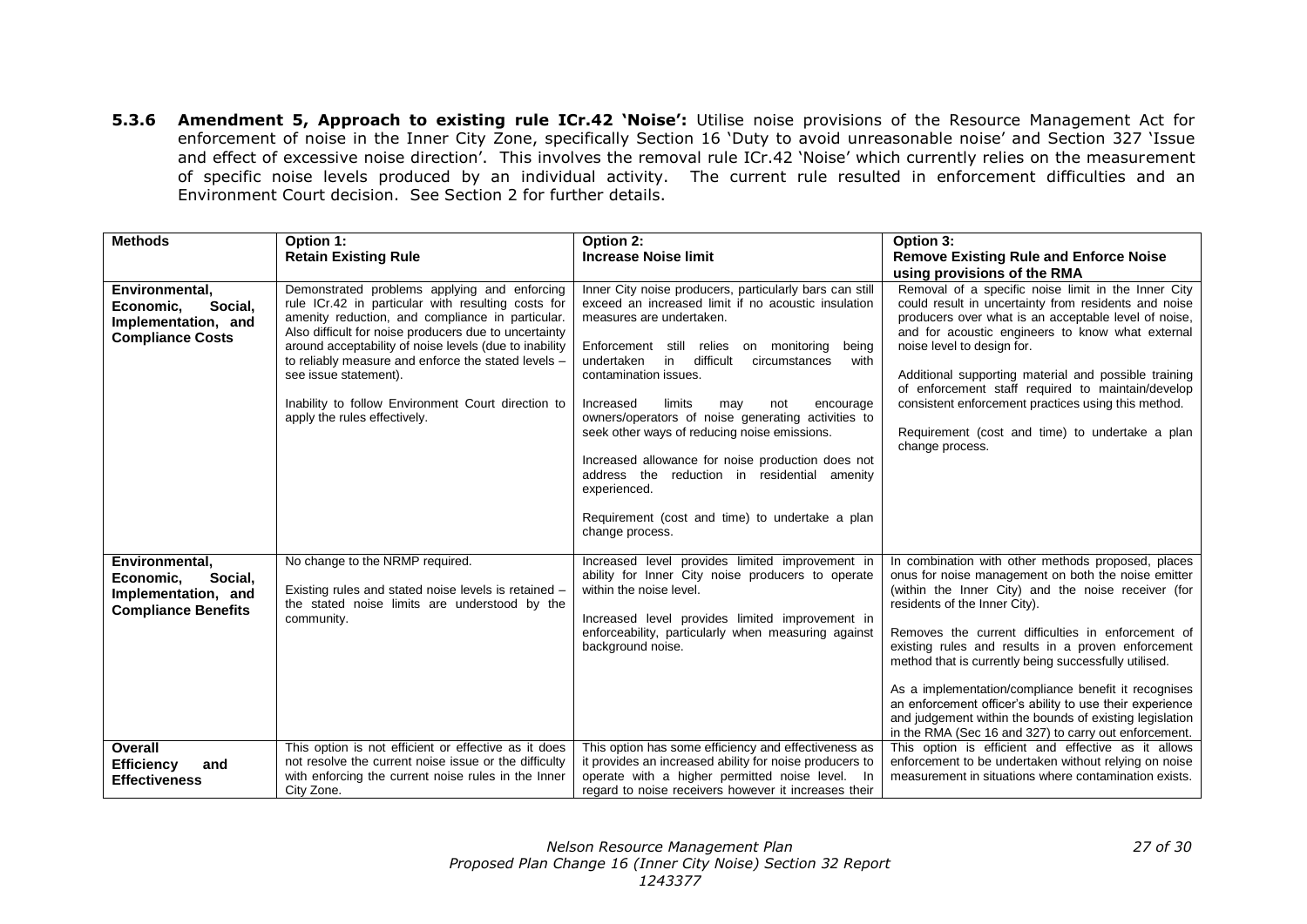| <b>Methods</b>               | Option 1:                                                                                                                                                                                  | Option 2:                                                                                                                                                                                                                                               | Option 3:                                                                                                                                                                                                                                                                                    |
|------------------------------|--------------------------------------------------------------------------------------------------------------------------------------------------------------------------------------------|---------------------------------------------------------------------------------------------------------------------------------------------------------------------------------------------------------------------------------------------------------|----------------------------------------------------------------------------------------------------------------------------------------------------------------------------------------------------------------------------------------------------------------------------------------------|
|                              | <b>Retain Existing Rule</b>                                                                                                                                                                | <b>Increase Noise limit</b>                                                                                                                                                                                                                             | <b>Remove Existing Rule and Enforce Noise</b><br>using provisions of the RMA                                                                                                                                                                                                                 |
|                              |                                                                                                                                                                                            | exposure to noise, without any means of mitigating<br>this and is therefore ineffective at achieving amenity<br>outcomes.                                                                                                                               |                                                                                                                                                                                                                                                                                              |
| <b>Appropriateness</b>       | This option is not appropriate as it does not<br>resolve the current demonstrated noise issue or<br>the difficulty with enforcing the current noise rules<br>in the Inner City Zone.       | This option is not appropriate as it does not resolve<br>the noise issue, particularly in regard to the noise<br>receivers, but also noise producers, and noise<br>enforcement as there is still a contamination issue in<br>carrying out measurements. | This option is appropriate as it utilises existing sections<br>of the Resource Management Act 1991 to carry out<br>noise control. This resolves an identified issue of<br>making noise measurement and<br>contamination<br>enforcement inefficient and ineffective in many<br>circumstances. |
| <b>Risk of Acting</b>        | Risk of acting 'ie doing nothing' is that the noise<br>issue is not resolved as expected by the<br>Environment Court. Council is exposed to a legal<br>challenge over management of noise. | Residents and visitors of the Inner City and<br>surrounding areas experience a higher level of noise<br>and subsequent reduction in amenity.                                                                                                            | Removal of a specific noise limit in the Inner City<br>results in uncertainty for residents and noise producers<br>over what is an acceptable level of noise.                                                                                                                                |
| <b>Risk of Not</b><br>Acting | Not applicable.                                                                                                                                                                            | Noise producers carrying out standard operations<br>are in contravention of permitted activity standards,<br>resulting in the current difficult enforcement regime.                                                                                     | Council is exposed to legal challenge for not enforcing<br>a current rule as expected by the Environment Court.<br>There is no improvement in current noise situation and<br>an established method of enforcing noise under the<br>RMA is not fully utilised.                                |
| <b>Conclusion</b>            |                                                                                                                                                                                            |                                                                                                                                                                                                                                                         | This option is the most appropriate for<br>achieving the objective of the Plan.                                                                                                                                                                                                              |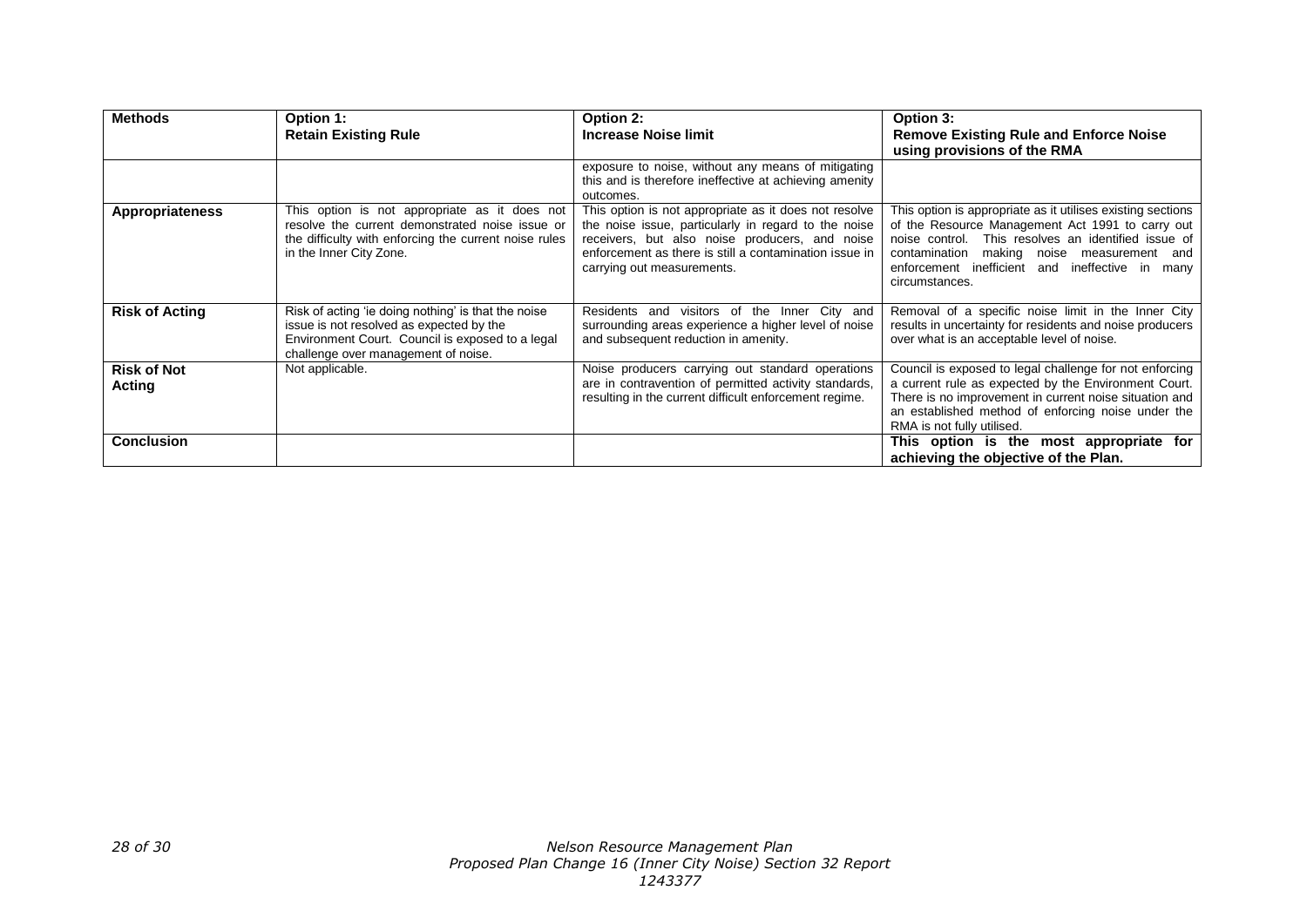**5.3.7 Amendment 6, Non-regulatory**: As a non-regulatory method ensure that Council officers continue to proactively engage with existing owners and operators to encourage noise management plans and other ways to actively reduce noise. Also provide access to guidance and information around noise production, management and reception in and around the Inner City.

| <b>Methods</b>                                    | Option 1:                                                                                                                                                       | Option 2:                                                                           |
|---------------------------------------------------|-----------------------------------------------------------------------------------------------------------------------------------------------------------------|-------------------------------------------------------------------------------------|
|                                                   | Provide non-regulatory support for the Plan Change                                                                                                              | Do not provide non-regulatory support for the Plan Change                           |
| Environmental,                                    | Economic cost to provide, develop and maintain material and support.                                                                                            | The proposed Plan Change does not achieve the full level of results anticipated as  |
| Economic,<br>Social,                              |                                                                                                                                                                 | it is not supported with the non-regulatory material.                               |
| Implementation, and                               |                                                                                                                                                                 | No change to the NRMP required.                                                     |
| <b>Compliance Costs</b>                           |                                                                                                                                                                 |                                                                                     |
|                                                   |                                                                                                                                                                 |                                                                                     |
| Environmental.                                    | The proposed Plan Change approach will produce better results over all if it is<br>supported by non-regulatory methods such as educational material and advice. | No cost in time or money to provide, develop and maintain the material.             |
| Economic,<br>Social,                              |                                                                                                                                                                 |                                                                                     |
| Implementation, and<br><b>Compliance Benefits</b> | No change to the NRMP required.                                                                                                                                 |                                                                                     |
|                                                   |                                                                                                                                                                 |                                                                                     |
| <b>Overall</b>                                    | This option is efficient or effective as it assists in improving the outcomes                                                                                   | This option is not efficient or effective as there is no supporting non-regulatory  |
| <b>Efficiency</b><br>and                          | possible from the proposed Plan Change.                                                                                                                         | material developed to assist the Plan Change implementation.                        |
| <b>Effectiveness</b>                              |                                                                                                                                                                 |                                                                                     |
| <b>Appropriateness</b>                            | This option is appropriate as it provides education and advice or support                                                                                       | This option is not appropriate as there is no supporting non-regulatory material    |
|                                                   | beyond that possible in the strictly regulatory environment.                                                                                                    | developed to assist the Plan Change implementation.                                 |
| <b>Risk of Acting</b>                             | Limited risk identified.                                                                                                                                        | The Plan Change does not achieve the full level of results anticipated as it is not |
|                                                   |                                                                                                                                                                 | supported with the non-regulatory material.                                         |
| <b>Risk of Not</b>                                | The proposed Plan Change does not achieve the full level of results                                                                                             | Not applicable.                                                                     |
| Acting                                            | anticipated as it is not supported with the non-regulatory material.                                                                                            |                                                                                     |
| <b>Conclusion</b>                                 | This option is the most appropriate for achieving the objective of<br>the Plan.                                                                                 |                                                                                     |